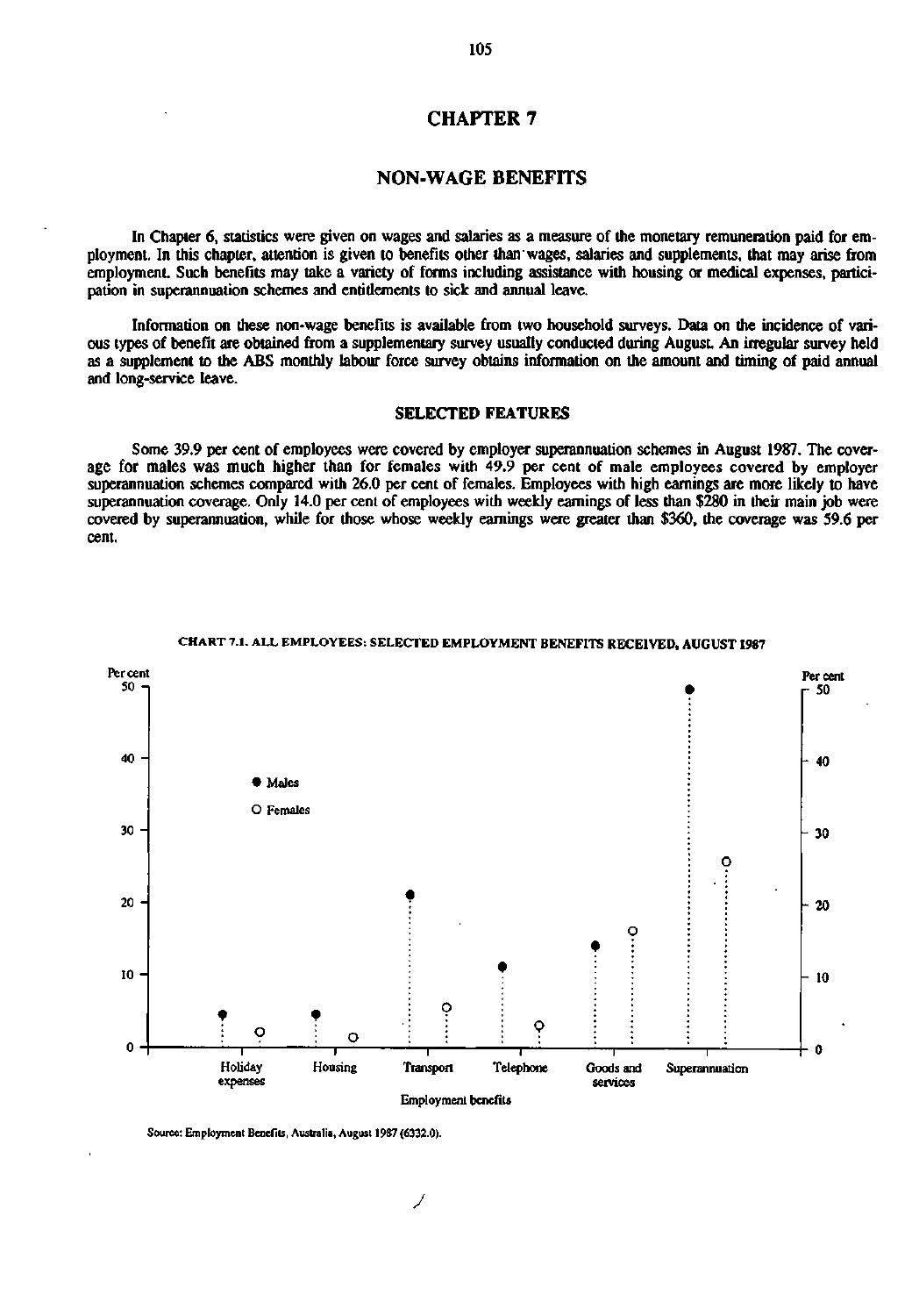$\bar{1}$ 

#### TABLE 7.1. ALL EMPLOYEES : TYPE OF BENEFIT RECEIVED AND AGE, AUGUST 1987

('000)

|                                                 |            |                  |                | Age group    |              |            |             |                |
|-------------------------------------------------|------------|------------------|----------------|--------------|--------------|------------|-------------|----------------|
| Type of benefit received                        | $15 - 19$  | 20-24            | 25-34          | 35.44        | 45-54        | 55-59      | 60 and over | Total          |
|                                                 |            |                  | <b>MALES</b>   |              |              |            |             |                |
| Total employees                                 | 312.1      | 467.2            | 971.8          | 836.0        | 528.5        | 197.4      | 862         | 3,399.2        |
| No benefits                                     | 91.4       | 44.2             | 49.4           | 34.0         | 19.7         | 7.6        | 10.5        | 256.9          |
| Holiday expenses                                |            | 17.7             | 54.9           | 42.4         | 26.4         | 8.7        | 3.7         | 157.3          |
| Low-interest finance                            | ۰          | 11.0             | 37.7           | 43.1         | 23.9         | 5.3        | ۰           | 123.9          |
| Goods and services                              | 42.5       | 86.8             | 166.3          | 105.3        | 55.5         | 22.7       | 4.8         | 483.8          |
| Housing                                         | 4.6        | 15.3             | 50.3           | 49.6         | 26.2         | 9.1        |             | 157.3          |
| Electricity                                     | 3.7        | 8.0              | 27.1           | 24.5         | 13.9         | 5.7        | ۰           | 84.3           |
| Telephone                                       | 3.7        | 13.3             | 101.2          | 137.0        | 89.2         | 29.2       | 10.8        | 384.3          |
| Transport                                       | 19.1       | 60.1             | 224.9          | 230.9        | 132.0        | 38.0       | 16.8<br>۰   | 721.9          |
| Medical                                         | 4.9        | 12.6             | 43.2           | 40.3         | 20.5<br>17.6 | 5.4<br>5.4 |             | 129.0          |
| Union dues                                      |            | 10.8<br>4.7      | 34.4<br>17.4   | 30.2<br>21.6 | 12.5         | 3.9        |             | 102.2<br>62.2  |
| Club fees<br>Entertainment allowance            |            |                  | 25.6           | 32.5         | 19.3         | 3.8        |             | 85.9           |
| <b>Shares</b>                                   |            | 4.1              | 26.6           | 34.9         | 21.6         | 9.6        | ۰           | 99.6           |
| Study leave                                     | 5.7        | 14.7             | 35.7           | 18.6         |              |            | ۰           | 78.5           |
| Superannuation                                  | 34.2       | 141.3            | 483.2          | 520.3        | 348.3        | 126.5      | 41.6        | 1,695.4        |
| Child care/education expenses                   |            |                  |                | 4.4          |              |            |             | 8.8            |
| Sick leave                                      | 196.9      | 393.8            | 876.5          | 752.9        | 482.5        | 177.9      | 69.9        | 2,950.4        |
| Annual leave                                    | 199.0      | 397.1            | 884.4          | 760.3        | 488.9        | 182.0      | 70.4        | 2,982.2        |
| Long-service leave                              | 127.9      | 298.0            | 732.9          | 657.4        | 432.2        | 159.2      | 62.0        | 2,469.5        |
|                                                 |            |                  | <b>FEMALES</b> |              |              |            |             |                |
| Total employees                                 | 285.2      | 420.8            | 671.4          | 596.7        | 333.0        | 83.3       | 28.O        | 2.418.4        |
| No benefits                                     | 104.0      | 51.2             | 117.9          | 125.9        | 60.3         | 14.8       | 5.7         | 479.8          |
| Holiday expenses                                |            | 14.1             | 19.1           | 11.8         | 3.8          | ٠          | ۰           | 53.3           |
| Low-interest finance                            |            | 13.7             | 23.6           | 8.0          |              |            | ۰           | 51.4           |
| Goods and services                              | 60.9       | 91.1             | 103.1          | 85.1         | 43.1         | 9.2        | ۰           | 395.2          |
| Housing                                         |            | 7.4              | 9.1            | 9.5          | 5.6          |            | ۰           | 34. I          |
| Electricity                                     | ٠          | 3.7              | 6.8            | 6.6          | 4.2          | ۰          | ٠           | 23.5           |
| Telephone                                       |            | 4.5              | 22.9           | 26.5         | 16.4         | 3.8        | ۰           | 76.9           |
| Transport                                       | 4.0        | 22.6             | 40.6           | 41.4         | 20.1         | 5.5        | ۰           | 136.2          |
| Medical                                         |            | 12.4             | 18.6           | 11.0         | 4.5          | ۰          | *<br>۰      | 51.1           |
| Union dues                                      |            | 4.0<br>۰         | 6.5            | ٠<br>٠       | ۰            |            | *           | 17.4           |
| Club fees                                       | ۰          | ٠                | 3.8<br>4.9     |              | ٠            |            | ۰           | 10.7<br>11.7   |
| <b>Entertainment allowance</b><br><b>Shares</b> | ٠          | 3.6              | 7.8            | 4.1<br>7.5   | 4.5          |            | ۰.          | 25.4           |
| Study leave                                     | 5.2        | 10.8             | 11.5           | 11.8         |              |            | ۰           | 43.5           |
| Superannuation                                  | 23.2       | 109.6            | 200.0          | 153.2        | 109.3        | 26.5       | 6.5         | 628.2          |
| Child care/education expenses                   | ٠          |                  | ۰              | ۰            |              |            | ۰           | 4.2            |
| Sick leave                                      | 157.4      | 337.7            | 493.8          | 400.4        | 229.2        | 58.9       | 17.3        | 1,694.6        |
| <b>Annual leave</b>                             | 153.8      | 334.6            | 490.6          | 406.4        | 235.0        | 58.4       | 17.5        | 1,696.1        |
| Long-service leave                              | 101.2      | 255.6            | 408.3          | 328.4        | 201.4        | 52.7       | 15.4        | 1,363.0        |
|                                                 |            |                  | <b>PERSONS</b> |              |              |            |             |                |
| <b>Total employees</b>                          | 597.3      | 888.0            | 1,643.1        | 1,432.8      | 861.4        | 280.7      | 114.2       | 5,817.6        |
| No benefits                                     | 195.4      | 95.4             | 167.3          | 159.9        | 80.0         | 22.4       | 16.3        | 736.8          |
| <b>Holiday expenses</b>                         | 5.9        | 31.8             | 74.0           | 54.2         | 30.2         | 10.6       | 3.8         | 210.6          |
| Low-interest finance                            | 4.6        | 24.7             | 61.3           | 51.2         | 26.1         | 6.1        | ۰           | 175.2          |
| Goods and services                              | 103.4      | 177.9            | 269.4          | 190.5        | 98.6         | 31.9       | 7.3<br>٠    | 879.0          |
| Housing                                         | 6.2<br>4.6 | 22.7<br>11.7     | 59.4<br>33.9   | 59.1<br>31.0 | 31.8<br>18.1 | 9.7<br>6.6 | ۰           | 191.4<br>107.9 |
| Electricity                                     | 4.7        | 17.7             | 124.1          | 163.5        | 105.6        | 33.0       | 12.6        | 461.2          |
| Telephone<br>Transport                          | 23.1       | 82.7             | 265.5          | 272.3        | 152.1        | 43.6       | 18.8        | 858.0          |
| Medical                                         | 7.9        | 25.0             | 61.8           | 51.4         | 24.9         | 6.7        |             | 180.1          |
| Union dues                                      | ۰          | 14.9             | 40.9           | 33.0         | 19.8         | 6.3        | ۰           | 119.6          |
| Club fees                                       | ۰          | 7.5<br>$\bullet$ | 21.2           | 23.6         | 13.2         | 4.1        | ۰           | 72.9           |
| Entertainment allowance                         | ۰          | 3.7              | 30.5           | 36.6         | 20.6         | 4.2        | ۰           | 97.6           |
| <b>Shares</b>                                   | ۰          | 7.7              | 34.4           | 42.4         | 26.2         | 10.4       | ۰           | 125.0          |
| Study leave                                     | 10.9       | 25.6             | 47.1           | 30.4         | 6.5          | ٠          | ۰           | 122.0          |
| Superannuation                                  | 57.4       | 250.9            | 683.2          | 673.5        | 457.6        | 153.1      | 48.1        | 2,323.7        |
| Child care/education expenses                   | ۰          | ۰                | ۰              | 6.8          | ۰            |            | ۰           | 13.0           |
| Sick leave                                      | 354.3      | 731.4            | 1,370.3        | 1,153.3      | 711.7        | 236.7      | 87.2        | 4,645.0        |
| <b>Annual leave</b>                             | 352.8      | 731.7            | 1,375.0        | 1,166.7      | 723.8        | 240.4      | 87.9        | 4,678.3        |
| Long-service leave                              | 229.0      | 553.6            | 1,141.2        | 985.8        | 633.6        | 211.9      | 77.5        | 3,832.6        |

 $\bar{z}$ 

J.

 $\ddot{\phantom{0}}$ 

*Source: Employment Benefits, Australia, August 1987* **(6334.0).**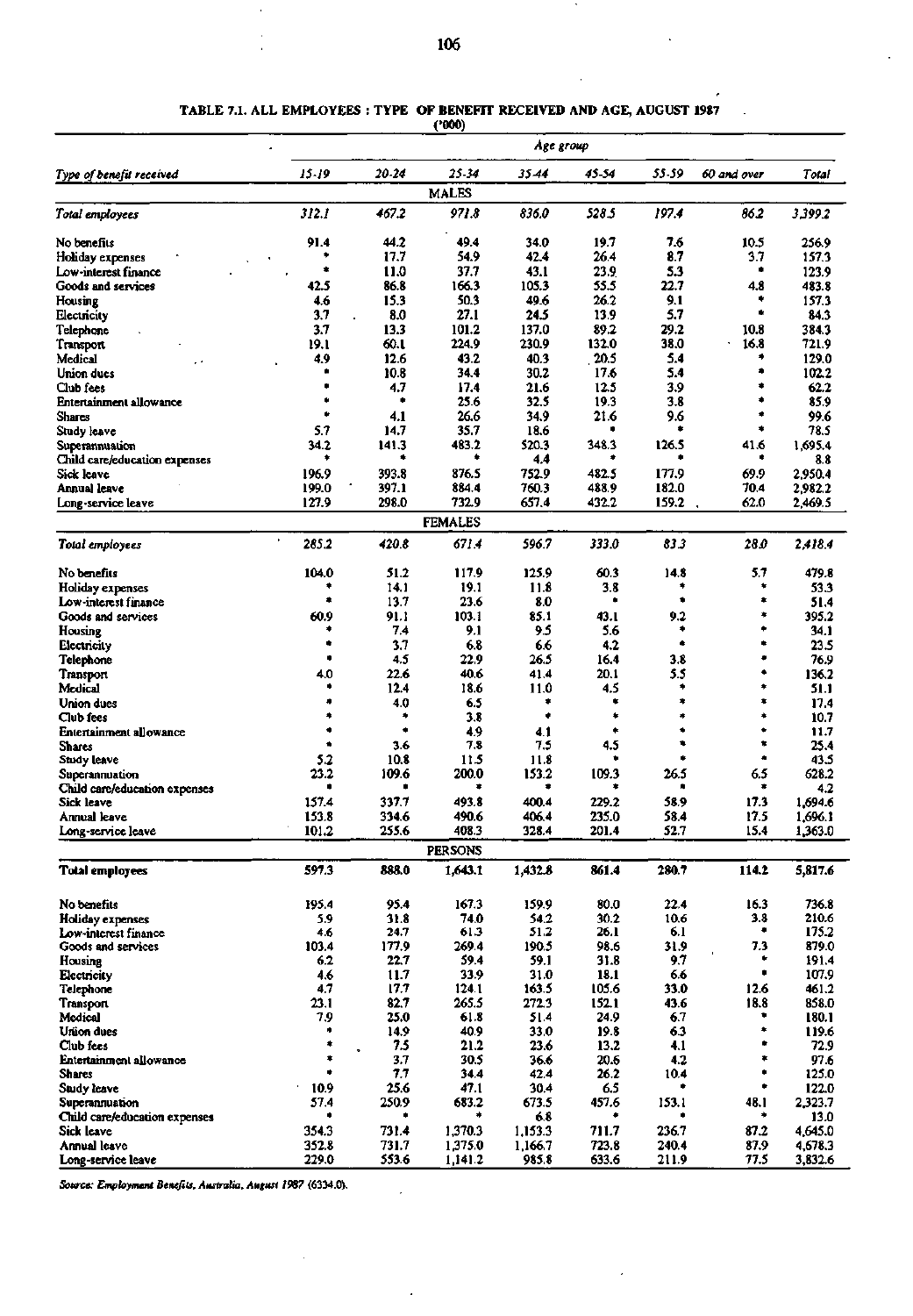$\hat{\mathcal{A}}$ 

#### **TABLE 7.2. ALL EMPLOYEES : TYPE OF BENEFIT RECEIVED AND OCCUPATION, AUGUST 1987**

**(•000)** 

| Sales-<br>Plant and<br>persons and<br>Managers<br>machine<br>Labourers<br>personal<br>and admini-<br>Profess-<br>Para-pro-<br>Trades-<br>service<br>operators, and related<br>Type of benefit received<br>fessionals<br>Clerks<br>workers and drivers<br>strators<br>ionals<br>persons<br>workers<br>Total<br><b>MALES</b><br>437.7<br>229.7<br>311.8<br>796.0<br>298.6<br>296.7<br>392.3<br>636.5<br>3,399.2<br>39.0<br>49.2<br>4.4<br>18.9<br>7.6<br>9.6<br>29.9<br>98.4<br>256.9<br>No benefits<br>9.2<br>29.3<br>20.3<br>16.6<br>17.4<br>13.3<br>26.0<br>25.2<br>157.3<br>Holiday expenses<br>22.0<br>4.7<br>9.0<br>33.8<br>31.2<br>10.4<br>6.1<br>6.6<br>123.9<br>Low-interest finance<br>73.0<br>61.9<br>40.5<br>22.4<br>108.4<br>37.1<br>60.2<br>483.8<br>80.3<br>Goods and services<br>7.0<br>21.0<br>16.2<br>22.9<br>8.4<br>16.4<br>28.6<br>157.3<br>36.8<br>Housing<br>٠<br>٠<br>9.4<br>4.7<br>15.7<br>9.8<br>18.4<br>21.1<br>84.3<br>Electricity<br>40.6<br>117.0<br>60.2<br>34.0<br>65.0<br>19.7<br>19.6<br>28.3<br>384.3<br>Telephone<br>99.9<br>52.2<br>144.4<br>31.0<br>94.3<br>51.9<br>721.9<br>168.0<br>80.1<br>Transport<br>27.8<br>19.1<br>6.4<br>17.1<br>20.7<br>9.2<br>13.4<br>15.2<br>129.0<br>Medical<br>33.3<br>13.2<br>5.2<br>8.0<br>10.2<br>21.7<br>4.0<br>6.7<br>102.2<br>Union dues<br>26.9<br>14.3<br>٠<br>3.8<br>4.6<br>7.5<br>٠<br>*<br>62.2<br>Club fees<br>٠<br>٠<br>85.9<br><b>Entertainment allowance</b><br>42.2<br>15.6<br>5.4<br>15.0<br>٠<br>16.7<br>9.0<br>72<br>9.1<br>7.8<br>99.6<br>29.7<br>16.6<br>Shares<br>10.7<br>20.0<br>9.2<br>14.5<br>6.5<br>78.5<br>11.6<br>۰<br>4.6<br>Study leave<br>329.4<br>207.5<br>87.3<br>1,695.4<br>201.6<br>283.7<br>161.4<br>199.8<br>224.8<br>Superannuation<br>蚃<br>۰<br>٠<br>8.8<br>Child care/education expenses<br>394.0<br>716.0<br>284.0<br>218.7<br>343.9<br>495.7<br>2,950.4<br>281.6<br>216.5<br>Sick leave<br>216.5<br>726.0<br>284.5<br>224.1<br>348.9<br>2,982.2<br>284.1<br>399.1<br>499.0<br>Annual leave<br>197.1<br>572.8<br>265.8<br>164.5<br>291.0<br>396.9<br>2,469.5<br>231.5<br>349.9<br>Long-service leave<br><b>FEMALES</b><br>802.7<br>553.0<br>855<br>59.8<br>314.4<br>185.8<br>79.0<br>338.2<br>2,418.4<br>13.1<br>100.3<br>479.8<br>45.4<br>22.5<br>11.7<br>96.3<br>187.2<br>No benefits<br>۰<br>3.5<br>21.2<br>4.1<br>18.5<br>٠<br>53.3<br>Holiday expenses<br>30.8<br>13.2<br>۰<br>4.3<br>۰<br>51.4<br>Low-interest finance<br>25.2<br>159.0<br>20.6<br>42.8<br>395.2<br>15.9<br>18.3<br>8.6<br>104.8<br>Goods and services<br>7.1<br>10.4<br>4.6<br>6.2<br>34.1<br>Housing<br>۰<br>۰<br>٠<br>10.3<br>۰<br>3.8<br>23.5<br>Electricity<br>38.0<br>5.7<br>76.9<br>7.8<br>10.3<br>申<br>11.6<br>Telephone<br>8.0<br>51.0<br>27.7<br>13.7<br>12.2<br>18.6<br>136.2<br>Transport<br>24.1<br>7.9<br>51.1<br>3.6<br>5.1<br>6.7<br>۰<br>Medical<br>۰<br>۰<br>3.7<br>۰<br>17.4<br>۰<br>6.4<br>Union dues<br>4.2<br>۰<br>٠<br>۰<br>۰<br>10.7<br>Club fees<br>۰<br>۰<br>٠<br>۰<br>11.7<br>3.9<br>۰<br><b>Entertainment allowance</b><br>۰<br>۰<br>15.8<br>۰<br>٠<br>25.4<br>Shares<br>۰<br>5.7<br>16.6<br>٠<br>43.5<br>10.8<br>6.1<br>Study leave<br>8.7<br>290.9<br>57.7<br>22.0<br>55.1<br>628.2<br>20.0<br>132.5<br>41.4<br>Superannuation<br>4.2<br>Uniid care/education expenses<br>273.6<br>1,694.6<br>47.6<br>252.8<br>152.8<br>59.4<br>644.0<br>66.7<br>197.8<br>Sick leave<br>67.2<br>647.4<br>271.7<br>1,696.1<br>48.5<br>248.4<br>153.4<br>60.7<br>198.7<br>Annual leave<br>189.3<br>47.4<br>136.0<br>31.1<br>539.5<br>159.7<br>1,363.0<br>35.4<br>224.6<br>Long-service leave<br><b>PERSONS</b><br>875.0<br>1,101.3<br>849.7<br>477.8<br>974.7<br>5,817.6<br>371.6<br>752.1<br>415.5<br><b>Total employees</b><br>7.6<br>50.7<br>105.9<br>236.5<br>198.7<br>736.8<br>64.3<br>30.1<br>43.0<br>No benefits<br>31.8<br>20.7<br>10.9<br>30.1<br>38.6<br>26.4<br>28.2<br>210.6<br>23.9<br>Holiday expenses<br>5.3<br>23.6<br>6.3<br>175.2<br>32.4<br>9.6<br>64.6<br>7.1<br>26.3<br>Low-interest finance<br>133.6<br>231.9<br>80.8<br>123.1<br>879.0<br>58.8<br>31.0<br>141.9<br>Goods and services<br>77.8<br>18.7<br>23.5<br>18.8<br>11.6<br>34.8<br>39.4<br>28.0<br>16.7<br>191.4<br>Housing<br>5.5<br>5.9<br>22.2<br>23.3<br>16.4<br>12.9<br>9.8<br>107.9<br>Electricity<br>11.9<br>52.2<br>36.3<br>65.9<br>57.7<br>34.0<br>124.8<br>70.5<br>19.8<br>461.2<br>Telephone<br>60.1<br>147.5<br>82.0<br>122.0<br>53.9<br>858.0<br>180.2<br>118.5<br>93.8<br>Transport<br>17.2<br>31.3<br>13.1<br>17.6<br>44.9<br>14.0<br>17.8<br>180.1<br>Medical<br>24.2<br>23.9<br>8.3<br>39.6<br>4.8<br>13.9<br>8.9<br>8.2<br>11.8<br>119.6<br>Union dues<br>7.2<br>8.3<br>72.9<br>28.6<br>18.5<br>4.3<br>Club fees<br>8.5<br>97.6<br>17.1<br>46.1<br>17.1<br><b>Entertainment allowance</b><br>24.8<br>10.6<br>9.8<br>8.9<br>125.0<br>32.2<br>18.0<br>3.6<br>17.1<br><b>Shares</b><br>12.7<br>122.0<br>12.7<br>30.9<br>14.7<br>28.2<br>6.3<br>15.0<br>Study leave<br>145.1<br>221.8<br>279.8<br>2,323.7<br>221.6<br>202.8<br>338.1<br>498.4<br>416.1<br>Superannuation<br>13.0<br>3.8<br>٠<br>Child care/education expenses<br>775.3<br>927.9<br>492.3<br>410.6<br>693.5<br>4,645.0<br>646.8<br>369.4<br>329.1<br>Sick leave<br>4,678.3<br>786.6<br>931.9<br>495.8<br>416.1<br>697.7<br>332.7<br>647.4<br>370.0<br>Annual leave<br>603.8<br>805.3<br>353.9<br>338.4<br>556.6<br>3,832.6<br>266.9<br>333.1<br>574.5<br>Long-service leave |                 |  |  | <b>Occupation</b> |  |  |
|-----------------------------------------------------------------------------------------------------------------------------------------------------------------------------------------------------------------------------------------------------------------------------------------------------------------------------------------------------------------------------------------------------------------------------------------------------------------------------------------------------------------------------------------------------------------------------------------------------------------------------------------------------------------------------------------------------------------------------------------------------------------------------------------------------------------------------------------------------------------------------------------------------------------------------------------------------------------------------------------------------------------------------------------------------------------------------------------------------------------------------------------------------------------------------------------------------------------------------------------------------------------------------------------------------------------------------------------------------------------------------------------------------------------------------------------------------------------------------------------------------------------------------------------------------------------------------------------------------------------------------------------------------------------------------------------------------------------------------------------------------------------------------------------------------------------------------------------------------------------------------------------------------------------------------------------------------------------------------------------------------------------------------------------------------------------------------------------------------------------------------------------------------------------------------------------------------------------------------------------------------------------------------------------------------------------------------------------------------------------------------------------------------------------------------------------------------------------------------------------------------------------------------------------------------------------------------------------------------------------------------------------------------------------------------------------------------------------------------------------------------------------------------------------------------------------------------------------------------------------------------------------------------------------------------------------------------------------------------------------------------------------------------------------------------------------------------------------------------------------------------------------------------------------------------------------------------------------------------------------------------------------------------------------------------------------------------------------------------------------------------------------------------------------------------------------------------------------------------------------------------------------------------------------------------------------------------------------------------------------------------------------------------------------------------------------------------------------------------------------------------------------------------------------------------------------------------------------------------------------------------------------------------------------------------------------------------------------------------------------------------------------------------------------------------------------------------------------------------------------------------------------------------------------------------------------------------------------------------------------------------------------------------------------------------------------------------------------------------------------------------------------------------------------------------------------------------------------------------------------------------------------------------------------------------------------------------------------------------------------------------------------------------------------------------------------------------------------------------------------------------------------------------------------------------------------------------------------------------------------------------------------------------------------------------------------------------------------------------------------------------------------------------------------------------------------------------------------------------------------------------------------------------------------------------------------------------------------------------------------------------------------------------------------------------------------------------------------------------------------------------------------------------------------------------------|-----------------|--|--|-------------------|--|--|
|                                                                                                                                                                                                                                                                                                                                                                                                                                                                                                                                                                                                                                                                                                                                                                                                                                                                                                                                                                                                                                                                                                                                                                                                                                                                                                                                                                                                                                                                                                                                                                                                                                                                                                                                                                                                                                                                                                                                                                                                                                                                                                                                                                                                                                                                                                                                                                                                                                                                                                                                                                                                                                                                                                                                                                                                                                                                                                                                                                                                                                                                                                                                                                                                                                                                                                                                                                                                                                                                                                                                                                                                                                                                                                                                                                                                                                                                                                                                                                                                                                                                                                                                                                                                                                                                                                                                                                                                                                                                                                                                                                                                                                                                                                                                                                                                                                                                                                                                                                                                                                                                                                                                                                                                                                                                                                                                                                                                                                   |                 |  |  |                   |  |  |
|                                                                                                                                                                                                                                                                                                                                                                                                                                                                                                                                                                                                                                                                                                                                                                                                                                                                                                                                                                                                                                                                                                                                                                                                                                                                                                                                                                                                                                                                                                                                                                                                                                                                                                                                                                                                                                                                                                                                                                                                                                                                                                                                                                                                                                                                                                                                                                                                                                                                                                                                                                                                                                                                                                                                                                                                                                                                                                                                                                                                                                                                                                                                                                                                                                                                                                                                                                                                                                                                                                                                                                                                                                                                                                                                                                                                                                                                                                                                                                                                                                                                                                                                                                                                                                                                                                                                                                                                                                                                                                                                                                                                                                                                                                                                                                                                                                                                                                                                                                                                                                                                                                                                                                                                                                                                                                                                                                                                                                   |                 |  |  |                   |  |  |
|                                                                                                                                                                                                                                                                                                                                                                                                                                                                                                                                                                                                                                                                                                                                                                                                                                                                                                                                                                                                                                                                                                                                                                                                                                                                                                                                                                                                                                                                                                                                                                                                                                                                                                                                                                                                                                                                                                                                                                                                                                                                                                                                                                                                                                                                                                                                                                                                                                                                                                                                                                                                                                                                                                                                                                                                                                                                                                                                                                                                                                                                                                                                                                                                                                                                                                                                                                                                                                                                                                                                                                                                                                                                                                                                                                                                                                                                                                                                                                                                                                                                                                                                                                                                                                                                                                                                                                                                                                                                                                                                                                                                                                                                                                                                                                                                                                                                                                                                                                                                                                                                                                                                                                                                                                                                                                                                                                                                                                   |                 |  |  |                   |  |  |
|                                                                                                                                                                                                                                                                                                                                                                                                                                                                                                                                                                                                                                                                                                                                                                                                                                                                                                                                                                                                                                                                                                                                                                                                                                                                                                                                                                                                                                                                                                                                                                                                                                                                                                                                                                                                                                                                                                                                                                                                                                                                                                                                                                                                                                                                                                                                                                                                                                                                                                                                                                                                                                                                                                                                                                                                                                                                                                                                                                                                                                                                                                                                                                                                                                                                                                                                                                                                                                                                                                                                                                                                                                                                                                                                                                                                                                                                                                                                                                                                                                                                                                                                                                                                                                                                                                                                                                                                                                                                                                                                                                                                                                                                                                                                                                                                                                                                                                                                                                                                                                                                                                                                                                                                                                                                                                                                                                                                                                   |                 |  |  |                   |  |  |
|                                                                                                                                                                                                                                                                                                                                                                                                                                                                                                                                                                                                                                                                                                                                                                                                                                                                                                                                                                                                                                                                                                                                                                                                                                                                                                                                                                                                                                                                                                                                                                                                                                                                                                                                                                                                                                                                                                                                                                                                                                                                                                                                                                                                                                                                                                                                                                                                                                                                                                                                                                                                                                                                                                                                                                                                                                                                                                                                                                                                                                                                                                                                                                                                                                                                                                                                                                                                                                                                                                                                                                                                                                                                                                                                                                                                                                                                                                                                                                                                                                                                                                                                                                                                                                                                                                                                                                                                                                                                                                                                                                                                                                                                                                                                                                                                                                                                                                                                                                                                                                                                                                                                                                                                                                                                                                                                                                                                                                   |                 |  |  |                   |  |  |
|                                                                                                                                                                                                                                                                                                                                                                                                                                                                                                                                                                                                                                                                                                                                                                                                                                                                                                                                                                                                                                                                                                                                                                                                                                                                                                                                                                                                                                                                                                                                                                                                                                                                                                                                                                                                                                                                                                                                                                                                                                                                                                                                                                                                                                                                                                                                                                                                                                                                                                                                                                                                                                                                                                                                                                                                                                                                                                                                                                                                                                                                                                                                                                                                                                                                                                                                                                                                                                                                                                                                                                                                                                                                                                                                                                                                                                                                                                                                                                                                                                                                                                                                                                                                                                                                                                                                                                                                                                                                                                                                                                                                                                                                                                                                                                                                                                                                                                                                                                                                                                                                                                                                                                                                                                                                                                                                                                                                                                   |                 |  |  |                   |  |  |
|                                                                                                                                                                                                                                                                                                                                                                                                                                                                                                                                                                                                                                                                                                                                                                                                                                                                                                                                                                                                                                                                                                                                                                                                                                                                                                                                                                                                                                                                                                                                                                                                                                                                                                                                                                                                                                                                                                                                                                                                                                                                                                                                                                                                                                                                                                                                                                                                                                                                                                                                                                                                                                                                                                                                                                                                                                                                                                                                                                                                                                                                                                                                                                                                                                                                                                                                                                                                                                                                                                                                                                                                                                                                                                                                                                                                                                                                                                                                                                                                                                                                                                                                                                                                                                                                                                                                                                                                                                                                                                                                                                                                                                                                                                                                                                                                                                                                                                                                                                                                                                                                                                                                                                                                                                                                                                                                                                                                                                   | Total employees |  |  |                   |  |  |
|                                                                                                                                                                                                                                                                                                                                                                                                                                                                                                                                                                                                                                                                                                                                                                                                                                                                                                                                                                                                                                                                                                                                                                                                                                                                                                                                                                                                                                                                                                                                                                                                                                                                                                                                                                                                                                                                                                                                                                                                                                                                                                                                                                                                                                                                                                                                                                                                                                                                                                                                                                                                                                                                                                                                                                                                                                                                                                                                                                                                                                                                                                                                                                                                                                                                                                                                                                                                                                                                                                                                                                                                                                                                                                                                                                                                                                                                                                                                                                                                                                                                                                                                                                                                                                                                                                                                                                                                                                                                                                                                                                                                                                                                                                                                                                                                                                                                                                                                                                                                                                                                                                                                                                                                                                                                                                                                                                                                                                   |                 |  |  |                   |  |  |
|                                                                                                                                                                                                                                                                                                                                                                                                                                                                                                                                                                                                                                                                                                                                                                                                                                                                                                                                                                                                                                                                                                                                                                                                                                                                                                                                                                                                                                                                                                                                                                                                                                                                                                                                                                                                                                                                                                                                                                                                                                                                                                                                                                                                                                                                                                                                                                                                                                                                                                                                                                                                                                                                                                                                                                                                                                                                                                                                                                                                                                                                                                                                                                                                                                                                                                                                                                                                                                                                                                                                                                                                                                                                                                                                                                                                                                                                                                                                                                                                                                                                                                                                                                                                                                                                                                                                                                                                                                                                                                                                                                                                                                                                                                                                                                                                                                                                                                                                                                                                                                                                                                                                                                                                                                                                                                                                                                                                                                   |                 |  |  |                   |  |  |
|                                                                                                                                                                                                                                                                                                                                                                                                                                                                                                                                                                                                                                                                                                                                                                                                                                                                                                                                                                                                                                                                                                                                                                                                                                                                                                                                                                                                                                                                                                                                                                                                                                                                                                                                                                                                                                                                                                                                                                                                                                                                                                                                                                                                                                                                                                                                                                                                                                                                                                                                                                                                                                                                                                                                                                                                                                                                                                                                                                                                                                                                                                                                                                                                                                                                                                                                                                                                                                                                                                                                                                                                                                                                                                                                                                                                                                                                                                                                                                                                                                                                                                                                                                                                                                                                                                                                                                                                                                                                                                                                                                                                                                                                                                                                                                                                                                                                                                                                                                                                                                                                                                                                                                                                                                                                                                                                                                                                                                   |                 |  |  |                   |  |  |
|                                                                                                                                                                                                                                                                                                                                                                                                                                                                                                                                                                                                                                                                                                                                                                                                                                                                                                                                                                                                                                                                                                                                                                                                                                                                                                                                                                                                                                                                                                                                                                                                                                                                                                                                                                                                                                                                                                                                                                                                                                                                                                                                                                                                                                                                                                                                                                                                                                                                                                                                                                                                                                                                                                                                                                                                                                                                                                                                                                                                                                                                                                                                                                                                                                                                                                                                                                                                                                                                                                                                                                                                                                                                                                                                                                                                                                                                                                                                                                                                                                                                                                                                                                                                                                                                                                                                                                                                                                                                                                                                                                                                                                                                                                                                                                                                                                                                                                                                                                                                                                                                                                                                                                                                                                                                                                                                                                                                                                   |                 |  |  |                   |  |  |
|                                                                                                                                                                                                                                                                                                                                                                                                                                                                                                                                                                                                                                                                                                                                                                                                                                                                                                                                                                                                                                                                                                                                                                                                                                                                                                                                                                                                                                                                                                                                                                                                                                                                                                                                                                                                                                                                                                                                                                                                                                                                                                                                                                                                                                                                                                                                                                                                                                                                                                                                                                                                                                                                                                                                                                                                                                                                                                                                                                                                                                                                                                                                                                                                                                                                                                                                                                                                                                                                                                                                                                                                                                                                                                                                                                                                                                                                                                                                                                                                                                                                                                                                                                                                                                                                                                                                                                                                                                                                                                                                                                                                                                                                                                                                                                                                                                                                                                                                                                                                                                                                                                                                                                                                                                                                                                                                                                                                                                   |                 |  |  |                   |  |  |
|                                                                                                                                                                                                                                                                                                                                                                                                                                                                                                                                                                                                                                                                                                                                                                                                                                                                                                                                                                                                                                                                                                                                                                                                                                                                                                                                                                                                                                                                                                                                                                                                                                                                                                                                                                                                                                                                                                                                                                                                                                                                                                                                                                                                                                                                                                                                                                                                                                                                                                                                                                                                                                                                                                                                                                                                                                                                                                                                                                                                                                                                                                                                                                                                                                                                                                                                                                                                                                                                                                                                                                                                                                                                                                                                                                                                                                                                                                                                                                                                                                                                                                                                                                                                                                                                                                                                                                                                                                                                                                                                                                                                                                                                                                                                                                                                                                                                                                                                                                                                                                                                                                                                                                                                                                                                                                                                                                                                                                   |                 |  |  |                   |  |  |
|                                                                                                                                                                                                                                                                                                                                                                                                                                                                                                                                                                                                                                                                                                                                                                                                                                                                                                                                                                                                                                                                                                                                                                                                                                                                                                                                                                                                                                                                                                                                                                                                                                                                                                                                                                                                                                                                                                                                                                                                                                                                                                                                                                                                                                                                                                                                                                                                                                                                                                                                                                                                                                                                                                                                                                                                                                                                                                                                                                                                                                                                                                                                                                                                                                                                                                                                                                                                                                                                                                                                                                                                                                                                                                                                                                                                                                                                                                                                                                                                                                                                                                                                                                                                                                                                                                                                                                                                                                                                                                                                                                                                                                                                                                                                                                                                                                                                                                                                                                                                                                                                                                                                                                                                                                                                                                                                                                                                                                   |                 |  |  |                   |  |  |
|                                                                                                                                                                                                                                                                                                                                                                                                                                                                                                                                                                                                                                                                                                                                                                                                                                                                                                                                                                                                                                                                                                                                                                                                                                                                                                                                                                                                                                                                                                                                                                                                                                                                                                                                                                                                                                                                                                                                                                                                                                                                                                                                                                                                                                                                                                                                                                                                                                                                                                                                                                                                                                                                                                                                                                                                                                                                                                                                                                                                                                                                                                                                                                                                                                                                                                                                                                                                                                                                                                                                                                                                                                                                                                                                                                                                                                                                                                                                                                                                                                                                                                                                                                                                                                                                                                                                                                                                                                                                                                                                                                                                                                                                                                                                                                                                                                                                                                                                                                                                                                                                                                                                                                                                                                                                                                                                                                                                                                   |                 |  |  |                   |  |  |
|                                                                                                                                                                                                                                                                                                                                                                                                                                                                                                                                                                                                                                                                                                                                                                                                                                                                                                                                                                                                                                                                                                                                                                                                                                                                                                                                                                                                                                                                                                                                                                                                                                                                                                                                                                                                                                                                                                                                                                                                                                                                                                                                                                                                                                                                                                                                                                                                                                                                                                                                                                                                                                                                                                                                                                                                                                                                                                                                                                                                                                                                                                                                                                                                                                                                                                                                                                                                                                                                                                                                                                                                                                                                                                                                                                                                                                                                                                                                                                                                                                                                                                                                                                                                                                                                                                                                                                                                                                                                                                                                                                                                                                                                                                                                                                                                                                                                                                                                                                                                                                                                                                                                                                                                                                                                                                                                                                                                                                   |                 |  |  |                   |  |  |
|                                                                                                                                                                                                                                                                                                                                                                                                                                                                                                                                                                                                                                                                                                                                                                                                                                                                                                                                                                                                                                                                                                                                                                                                                                                                                                                                                                                                                                                                                                                                                                                                                                                                                                                                                                                                                                                                                                                                                                                                                                                                                                                                                                                                                                                                                                                                                                                                                                                                                                                                                                                                                                                                                                                                                                                                                                                                                                                                                                                                                                                                                                                                                                                                                                                                                                                                                                                                                                                                                                                                                                                                                                                                                                                                                                                                                                                                                                                                                                                                                                                                                                                                                                                                                                                                                                                                                                                                                                                                                                                                                                                                                                                                                                                                                                                                                                                                                                                                                                                                                                                                                                                                                                                                                                                                                                                                                                                                                                   |                 |  |  |                   |  |  |
|                                                                                                                                                                                                                                                                                                                                                                                                                                                                                                                                                                                                                                                                                                                                                                                                                                                                                                                                                                                                                                                                                                                                                                                                                                                                                                                                                                                                                                                                                                                                                                                                                                                                                                                                                                                                                                                                                                                                                                                                                                                                                                                                                                                                                                                                                                                                                                                                                                                                                                                                                                                                                                                                                                                                                                                                                                                                                                                                                                                                                                                                                                                                                                                                                                                                                                                                                                                                                                                                                                                                                                                                                                                                                                                                                                                                                                                                                                                                                                                                                                                                                                                                                                                                                                                                                                                                                                                                                                                                                                                                                                                                                                                                                                                                                                                                                                                                                                                                                                                                                                                                                                                                                                                                                                                                                                                                                                                                                                   |                 |  |  |                   |  |  |
|                                                                                                                                                                                                                                                                                                                                                                                                                                                                                                                                                                                                                                                                                                                                                                                                                                                                                                                                                                                                                                                                                                                                                                                                                                                                                                                                                                                                                                                                                                                                                                                                                                                                                                                                                                                                                                                                                                                                                                                                                                                                                                                                                                                                                                                                                                                                                                                                                                                                                                                                                                                                                                                                                                                                                                                                                                                                                                                                                                                                                                                                                                                                                                                                                                                                                                                                                                                                                                                                                                                                                                                                                                                                                                                                                                                                                                                                                                                                                                                                                                                                                                                                                                                                                                                                                                                                                                                                                                                                                                                                                                                                                                                                                                                                                                                                                                                                                                                                                                                                                                                                                                                                                                                                                                                                                                                                                                                                                                   |                 |  |  |                   |  |  |
|                                                                                                                                                                                                                                                                                                                                                                                                                                                                                                                                                                                                                                                                                                                                                                                                                                                                                                                                                                                                                                                                                                                                                                                                                                                                                                                                                                                                                                                                                                                                                                                                                                                                                                                                                                                                                                                                                                                                                                                                                                                                                                                                                                                                                                                                                                                                                                                                                                                                                                                                                                                                                                                                                                                                                                                                                                                                                                                                                                                                                                                                                                                                                                                                                                                                                                                                                                                                                                                                                                                                                                                                                                                                                                                                                                                                                                                                                                                                                                                                                                                                                                                                                                                                                                                                                                                                                                                                                                                                                                                                                                                                                                                                                                                                                                                                                                                                                                                                                                                                                                                                                                                                                                                                                                                                                                                                                                                                                                   |                 |  |  |                   |  |  |
|                                                                                                                                                                                                                                                                                                                                                                                                                                                                                                                                                                                                                                                                                                                                                                                                                                                                                                                                                                                                                                                                                                                                                                                                                                                                                                                                                                                                                                                                                                                                                                                                                                                                                                                                                                                                                                                                                                                                                                                                                                                                                                                                                                                                                                                                                                                                                                                                                                                                                                                                                                                                                                                                                                                                                                                                                                                                                                                                                                                                                                                                                                                                                                                                                                                                                                                                                                                                                                                                                                                                                                                                                                                                                                                                                                                                                                                                                                                                                                                                                                                                                                                                                                                                                                                                                                                                                                                                                                                                                                                                                                                                                                                                                                                                                                                                                                                                                                                                                                                                                                                                                                                                                                                                                                                                                                                                                                                                                                   |                 |  |  |                   |  |  |
|                                                                                                                                                                                                                                                                                                                                                                                                                                                                                                                                                                                                                                                                                                                                                                                                                                                                                                                                                                                                                                                                                                                                                                                                                                                                                                                                                                                                                                                                                                                                                                                                                                                                                                                                                                                                                                                                                                                                                                                                                                                                                                                                                                                                                                                                                                                                                                                                                                                                                                                                                                                                                                                                                                                                                                                                                                                                                                                                                                                                                                                                                                                                                                                                                                                                                                                                                                                                                                                                                                                                                                                                                                                                                                                                                                                                                                                                                                                                                                                                                                                                                                                                                                                                                                                                                                                                                                                                                                                                                                                                                                                                                                                                                                                                                                                                                                                                                                                                                                                                                                                                                                                                                                                                                                                                                                                                                                                                                                   |                 |  |  |                   |  |  |
|                                                                                                                                                                                                                                                                                                                                                                                                                                                                                                                                                                                                                                                                                                                                                                                                                                                                                                                                                                                                                                                                                                                                                                                                                                                                                                                                                                                                                                                                                                                                                                                                                                                                                                                                                                                                                                                                                                                                                                                                                                                                                                                                                                                                                                                                                                                                                                                                                                                                                                                                                                                                                                                                                                                                                                                                                                                                                                                                                                                                                                                                                                                                                                                                                                                                                                                                                                                                                                                                                                                                                                                                                                                                                                                                                                                                                                                                                                                                                                                                                                                                                                                                                                                                                                                                                                                                                                                                                                                                                                                                                                                                                                                                                                                                                                                                                                                                                                                                                                                                                                                                                                                                                                                                                                                                                                                                                                                                                                   |                 |  |  |                   |  |  |
|                                                                                                                                                                                                                                                                                                                                                                                                                                                                                                                                                                                                                                                                                                                                                                                                                                                                                                                                                                                                                                                                                                                                                                                                                                                                                                                                                                                                                                                                                                                                                                                                                                                                                                                                                                                                                                                                                                                                                                                                                                                                                                                                                                                                                                                                                                                                                                                                                                                                                                                                                                                                                                                                                                                                                                                                                                                                                                                                                                                                                                                                                                                                                                                                                                                                                                                                                                                                                                                                                                                                                                                                                                                                                                                                                                                                                                                                                                                                                                                                                                                                                                                                                                                                                                                                                                                                                                                                                                                                                                                                                                                                                                                                                                                                                                                                                                                                                                                                                                                                                                                                                                                                                                                                                                                                                                                                                                                                                                   |                 |  |  |                   |  |  |
|                                                                                                                                                                                                                                                                                                                                                                                                                                                                                                                                                                                                                                                                                                                                                                                                                                                                                                                                                                                                                                                                                                                                                                                                                                                                                                                                                                                                                                                                                                                                                                                                                                                                                                                                                                                                                                                                                                                                                                                                                                                                                                                                                                                                                                                                                                                                                                                                                                                                                                                                                                                                                                                                                                                                                                                                                                                                                                                                                                                                                                                                                                                                                                                                                                                                                                                                                                                                                                                                                                                                                                                                                                                                                                                                                                                                                                                                                                                                                                                                                                                                                                                                                                                                                                                                                                                                                                                                                                                                                                                                                                                                                                                                                                                                                                                                                                                                                                                                                                                                                                                                                                                                                                                                                                                                                                                                                                                                                                   |                 |  |  |                   |  |  |
|                                                                                                                                                                                                                                                                                                                                                                                                                                                                                                                                                                                                                                                                                                                                                                                                                                                                                                                                                                                                                                                                                                                                                                                                                                                                                                                                                                                                                                                                                                                                                                                                                                                                                                                                                                                                                                                                                                                                                                                                                                                                                                                                                                                                                                                                                                                                                                                                                                                                                                                                                                                                                                                                                                                                                                                                                                                                                                                                                                                                                                                                                                                                                                                                                                                                                                                                                                                                                                                                                                                                                                                                                                                                                                                                                                                                                                                                                                                                                                                                                                                                                                                                                                                                                                                                                                                                                                                                                                                                                                                                                                                                                                                                                                                                                                                                                                                                                                                                                                                                                                                                                                                                                                                                                                                                                                                                                                                                                                   | Total employees |  |  |                   |  |  |
|                                                                                                                                                                                                                                                                                                                                                                                                                                                                                                                                                                                                                                                                                                                                                                                                                                                                                                                                                                                                                                                                                                                                                                                                                                                                                                                                                                                                                                                                                                                                                                                                                                                                                                                                                                                                                                                                                                                                                                                                                                                                                                                                                                                                                                                                                                                                                                                                                                                                                                                                                                                                                                                                                                                                                                                                                                                                                                                                                                                                                                                                                                                                                                                                                                                                                                                                                                                                                                                                                                                                                                                                                                                                                                                                                                                                                                                                                                                                                                                                                                                                                                                                                                                                                                                                                                                                                                                                                                                                                                                                                                                                                                                                                                                                                                                                                                                                                                                                                                                                                                                                                                                                                                                                                                                                                                                                                                                                                                   |                 |  |  |                   |  |  |
|                                                                                                                                                                                                                                                                                                                                                                                                                                                                                                                                                                                                                                                                                                                                                                                                                                                                                                                                                                                                                                                                                                                                                                                                                                                                                                                                                                                                                                                                                                                                                                                                                                                                                                                                                                                                                                                                                                                                                                                                                                                                                                                                                                                                                                                                                                                                                                                                                                                                                                                                                                                                                                                                                                                                                                                                                                                                                                                                                                                                                                                                                                                                                                                                                                                                                                                                                                                                                                                                                                                                                                                                                                                                                                                                                                                                                                                                                                                                                                                                                                                                                                                                                                                                                                                                                                                                                                                                                                                                                                                                                                                                                                                                                                                                                                                                                                                                                                                                                                                                                                                                                                                                                                                                                                                                                                                                                                                                                                   |                 |  |  |                   |  |  |
|                                                                                                                                                                                                                                                                                                                                                                                                                                                                                                                                                                                                                                                                                                                                                                                                                                                                                                                                                                                                                                                                                                                                                                                                                                                                                                                                                                                                                                                                                                                                                                                                                                                                                                                                                                                                                                                                                                                                                                                                                                                                                                                                                                                                                                                                                                                                                                                                                                                                                                                                                                                                                                                                                                                                                                                                                                                                                                                                                                                                                                                                                                                                                                                                                                                                                                                                                                                                                                                                                                                                                                                                                                                                                                                                                                                                                                                                                                                                                                                                                                                                                                                                                                                                                                                                                                                                                                                                                                                                                                                                                                                                                                                                                                                                                                                                                                                                                                                                                                                                                                                                                                                                                                                                                                                                                                                                                                                                                                   |                 |  |  |                   |  |  |
|                                                                                                                                                                                                                                                                                                                                                                                                                                                                                                                                                                                                                                                                                                                                                                                                                                                                                                                                                                                                                                                                                                                                                                                                                                                                                                                                                                                                                                                                                                                                                                                                                                                                                                                                                                                                                                                                                                                                                                                                                                                                                                                                                                                                                                                                                                                                                                                                                                                                                                                                                                                                                                                                                                                                                                                                                                                                                                                                                                                                                                                                                                                                                                                                                                                                                                                                                                                                                                                                                                                                                                                                                                                                                                                                                                                                                                                                                                                                                                                                                                                                                                                                                                                                                                                                                                                                                                                                                                                                                                                                                                                                                                                                                                                                                                                                                                                                                                                                                                                                                                                                                                                                                                                                                                                                                                                                                                                                                                   |                 |  |  |                   |  |  |
|                                                                                                                                                                                                                                                                                                                                                                                                                                                                                                                                                                                                                                                                                                                                                                                                                                                                                                                                                                                                                                                                                                                                                                                                                                                                                                                                                                                                                                                                                                                                                                                                                                                                                                                                                                                                                                                                                                                                                                                                                                                                                                                                                                                                                                                                                                                                                                                                                                                                                                                                                                                                                                                                                                                                                                                                                                                                                                                                                                                                                                                                                                                                                                                                                                                                                                                                                                                                                                                                                                                                                                                                                                                                                                                                                                                                                                                                                                                                                                                                                                                                                                                                                                                                                                                                                                                                                                                                                                                                                                                                                                                                                                                                                                                                                                                                                                                                                                                                                                                                                                                                                                                                                                                                                                                                                                                                                                                                                                   |                 |  |  |                   |  |  |
|                                                                                                                                                                                                                                                                                                                                                                                                                                                                                                                                                                                                                                                                                                                                                                                                                                                                                                                                                                                                                                                                                                                                                                                                                                                                                                                                                                                                                                                                                                                                                                                                                                                                                                                                                                                                                                                                                                                                                                                                                                                                                                                                                                                                                                                                                                                                                                                                                                                                                                                                                                                                                                                                                                                                                                                                                                                                                                                                                                                                                                                                                                                                                                                                                                                                                                                                                                                                                                                                                                                                                                                                                                                                                                                                                                                                                                                                                                                                                                                                                                                                                                                                                                                                                                                                                                                                                                                                                                                                                                                                                                                                                                                                                                                                                                                                                                                                                                                                                                                                                                                                                                                                                                                                                                                                                                                                                                                                                                   |                 |  |  |                   |  |  |
|                                                                                                                                                                                                                                                                                                                                                                                                                                                                                                                                                                                                                                                                                                                                                                                                                                                                                                                                                                                                                                                                                                                                                                                                                                                                                                                                                                                                                                                                                                                                                                                                                                                                                                                                                                                                                                                                                                                                                                                                                                                                                                                                                                                                                                                                                                                                                                                                                                                                                                                                                                                                                                                                                                                                                                                                                                                                                                                                                                                                                                                                                                                                                                                                                                                                                                                                                                                                                                                                                                                                                                                                                                                                                                                                                                                                                                                                                                                                                                                                                                                                                                                                                                                                                                                                                                                                                                                                                                                                                                                                                                                                                                                                                                                                                                                                                                                                                                                                                                                                                                                                                                                                                                                                                                                                                                                                                                                                                                   |                 |  |  |                   |  |  |
|                                                                                                                                                                                                                                                                                                                                                                                                                                                                                                                                                                                                                                                                                                                                                                                                                                                                                                                                                                                                                                                                                                                                                                                                                                                                                                                                                                                                                                                                                                                                                                                                                                                                                                                                                                                                                                                                                                                                                                                                                                                                                                                                                                                                                                                                                                                                                                                                                                                                                                                                                                                                                                                                                                                                                                                                                                                                                                                                                                                                                                                                                                                                                                                                                                                                                                                                                                                                                                                                                                                                                                                                                                                                                                                                                                                                                                                                                                                                                                                                                                                                                                                                                                                                                                                                                                                                                                                                                                                                                                                                                                                                                                                                                                                                                                                                                                                                                                                                                                                                                                                                                                                                                                                                                                                                                                                                                                                                                                   |                 |  |  |                   |  |  |
|                                                                                                                                                                                                                                                                                                                                                                                                                                                                                                                                                                                                                                                                                                                                                                                                                                                                                                                                                                                                                                                                                                                                                                                                                                                                                                                                                                                                                                                                                                                                                                                                                                                                                                                                                                                                                                                                                                                                                                                                                                                                                                                                                                                                                                                                                                                                                                                                                                                                                                                                                                                                                                                                                                                                                                                                                                                                                                                                                                                                                                                                                                                                                                                                                                                                                                                                                                                                                                                                                                                                                                                                                                                                                                                                                                                                                                                                                                                                                                                                                                                                                                                                                                                                                                                                                                                                                                                                                                                                                                                                                                                                                                                                                                                                                                                                                                                                                                                                                                                                                                                                                                                                                                                                                                                                                                                                                                                                                                   |                 |  |  |                   |  |  |
|                                                                                                                                                                                                                                                                                                                                                                                                                                                                                                                                                                                                                                                                                                                                                                                                                                                                                                                                                                                                                                                                                                                                                                                                                                                                                                                                                                                                                                                                                                                                                                                                                                                                                                                                                                                                                                                                                                                                                                                                                                                                                                                                                                                                                                                                                                                                                                                                                                                                                                                                                                                                                                                                                                                                                                                                                                                                                                                                                                                                                                                                                                                                                                                                                                                                                                                                                                                                                                                                                                                                                                                                                                                                                                                                                                                                                                                                                                                                                                                                                                                                                                                                                                                                                                                                                                                                                                                                                                                                                                                                                                                                                                                                                                                                                                                                                                                                                                                                                                                                                                                                                                                                                                                                                                                                                                                                                                                                                                   |                 |  |  |                   |  |  |
|                                                                                                                                                                                                                                                                                                                                                                                                                                                                                                                                                                                                                                                                                                                                                                                                                                                                                                                                                                                                                                                                                                                                                                                                                                                                                                                                                                                                                                                                                                                                                                                                                                                                                                                                                                                                                                                                                                                                                                                                                                                                                                                                                                                                                                                                                                                                                                                                                                                                                                                                                                                                                                                                                                                                                                                                                                                                                                                                                                                                                                                                                                                                                                                                                                                                                                                                                                                                                                                                                                                                                                                                                                                                                                                                                                                                                                                                                                                                                                                                                                                                                                                                                                                                                                                                                                                                                                                                                                                                                                                                                                                                                                                                                                                                                                                                                                                                                                                                                                                                                                                                                                                                                                                                                                                                                                                                                                                                                                   |                 |  |  |                   |  |  |
|                                                                                                                                                                                                                                                                                                                                                                                                                                                                                                                                                                                                                                                                                                                                                                                                                                                                                                                                                                                                                                                                                                                                                                                                                                                                                                                                                                                                                                                                                                                                                                                                                                                                                                                                                                                                                                                                                                                                                                                                                                                                                                                                                                                                                                                                                                                                                                                                                                                                                                                                                                                                                                                                                                                                                                                                                                                                                                                                                                                                                                                                                                                                                                                                                                                                                                                                                                                                                                                                                                                                                                                                                                                                                                                                                                                                                                                                                                                                                                                                                                                                                                                                                                                                                                                                                                                                                                                                                                                                                                                                                                                                                                                                                                                                                                                                                                                                                                                                                                                                                                                                                                                                                                                                                                                                                                                                                                                                                                   |                 |  |  |                   |  |  |
|                                                                                                                                                                                                                                                                                                                                                                                                                                                                                                                                                                                                                                                                                                                                                                                                                                                                                                                                                                                                                                                                                                                                                                                                                                                                                                                                                                                                                                                                                                                                                                                                                                                                                                                                                                                                                                                                                                                                                                                                                                                                                                                                                                                                                                                                                                                                                                                                                                                                                                                                                                                                                                                                                                                                                                                                                                                                                                                                                                                                                                                                                                                                                                                                                                                                                                                                                                                                                                                                                                                                                                                                                                                                                                                                                                                                                                                                                                                                                                                                                                                                                                                                                                                                                                                                                                                                                                                                                                                                                                                                                                                                                                                                                                                                                                                                                                                                                                                                                                                                                                                                                                                                                                                                                                                                                                                                                                                                                                   |                 |  |  |                   |  |  |
|                                                                                                                                                                                                                                                                                                                                                                                                                                                                                                                                                                                                                                                                                                                                                                                                                                                                                                                                                                                                                                                                                                                                                                                                                                                                                                                                                                                                                                                                                                                                                                                                                                                                                                                                                                                                                                                                                                                                                                                                                                                                                                                                                                                                                                                                                                                                                                                                                                                                                                                                                                                                                                                                                                                                                                                                                                                                                                                                                                                                                                                                                                                                                                                                                                                                                                                                                                                                                                                                                                                                                                                                                                                                                                                                                                                                                                                                                                                                                                                                                                                                                                                                                                                                                                                                                                                                                                                                                                                                                                                                                                                                                                                                                                                                                                                                                                                                                                                                                                                                                                                                                                                                                                                                                                                                                                                                                                                                                                   |                 |  |  |                   |  |  |
|                                                                                                                                                                                                                                                                                                                                                                                                                                                                                                                                                                                                                                                                                                                                                                                                                                                                                                                                                                                                                                                                                                                                                                                                                                                                                                                                                                                                                                                                                                                                                                                                                                                                                                                                                                                                                                                                                                                                                                                                                                                                                                                                                                                                                                                                                                                                                                                                                                                                                                                                                                                                                                                                                                                                                                                                                                                                                                                                                                                                                                                                                                                                                                                                                                                                                                                                                                                                                                                                                                                                                                                                                                                                                                                                                                                                                                                                                                                                                                                                                                                                                                                                                                                                                                                                                                                                                                                                                                                                                                                                                                                                                                                                                                                                                                                                                                                                                                                                                                                                                                                                                                                                                                                                                                                                                                                                                                                                                                   |                 |  |  |                   |  |  |
|                                                                                                                                                                                                                                                                                                                                                                                                                                                                                                                                                                                                                                                                                                                                                                                                                                                                                                                                                                                                                                                                                                                                                                                                                                                                                                                                                                                                                                                                                                                                                                                                                                                                                                                                                                                                                                                                                                                                                                                                                                                                                                                                                                                                                                                                                                                                                                                                                                                                                                                                                                                                                                                                                                                                                                                                                                                                                                                                                                                                                                                                                                                                                                                                                                                                                                                                                                                                                                                                                                                                                                                                                                                                                                                                                                                                                                                                                                                                                                                                                                                                                                                                                                                                                                                                                                                                                                                                                                                                                                                                                                                                                                                                                                                                                                                                                                                                                                                                                                                                                                                                                                                                                                                                                                                                                                                                                                                                                                   |                 |  |  |                   |  |  |
|                                                                                                                                                                                                                                                                                                                                                                                                                                                                                                                                                                                                                                                                                                                                                                                                                                                                                                                                                                                                                                                                                                                                                                                                                                                                                                                                                                                                                                                                                                                                                                                                                                                                                                                                                                                                                                                                                                                                                                                                                                                                                                                                                                                                                                                                                                                                                                                                                                                                                                                                                                                                                                                                                                                                                                                                                                                                                                                                                                                                                                                                                                                                                                                                                                                                                                                                                                                                                                                                                                                                                                                                                                                                                                                                                                                                                                                                                                                                                                                                                                                                                                                                                                                                                                                                                                                                                                                                                                                                                                                                                                                                                                                                                                                                                                                                                                                                                                                                                                                                                                                                                                                                                                                                                                                                                                                                                                                                                                   |                 |  |  |                   |  |  |
|                                                                                                                                                                                                                                                                                                                                                                                                                                                                                                                                                                                                                                                                                                                                                                                                                                                                                                                                                                                                                                                                                                                                                                                                                                                                                                                                                                                                                                                                                                                                                                                                                                                                                                                                                                                                                                                                                                                                                                                                                                                                                                                                                                                                                                                                                                                                                                                                                                                                                                                                                                                                                                                                                                                                                                                                                                                                                                                                                                                                                                                                                                                                                                                                                                                                                                                                                                                                                                                                                                                                                                                                                                                                                                                                                                                                                                                                                                                                                                                                                                                                                                                                                                                                                                                                                                                                                                                                                                                                                                                                                                                                                                                                                                                                                                                                                                                                                                                                                                                                                                                                                                                                                                                                                                                                                                                                                                                                                                   |                 |  |  |                   |  |  |
|                                                                                                                                                                                                                                                                                                                                                                                                                                                                                                                                                                                                                                                                                                                                                                                                                                                                                                                                                                                                                                                                                                                                                                                                                                                                                                                                                                                                                                                                                                                                                                                                                                                                                                                                                                                                                                                                                                                                                                                                                                                                                                                                                                                                                                                                                                                                                                                                                                                                                                                                                                                                                                                                                                                                                                                                                                                                                                                                                                                                                                                                                                                                                                                                                                                                                                                                                                                                                                                                                                                                                                                                                                                                                                                                                                                                                                                                                                                                                                                                                                                                                                                                                                                                                                                                                                                                                                                                                                                                                                                                                                                                                                                                                                                                                                                                                                                                                                                                                                                                                                                                                                                                                                                                                                                                                                                                                                                                                                   |                 |  |  |                   |  |  |
|                                                                                                                                                                                                                                                                                                                                                                                                                                                                                                                                                                                                                                                                                                                                                                                                                                                                                                                                                                                                                                                                                                                                                                                                                                                                                                                                                                                                                                                                                                                                                                                                                                                                                                                                                                                                                                                                                                                                                                                                                                                                                                                                                                                                                                                                                                                                                                                                                                                                                                                                                                                                                                                                                                                                                                                                                                                                                                                                                                                                                                                                                                                                                                                                                                                                                                                                                                                                                                                                                                                                                                                                                                                                                                                                                                                                                                                                                                                                                                                                                                                                                                                                                                                                                                                                                                                                                                                                                                                                                                                                                                                                                                                                                                                                                                                                                                                                                                                                                                                                                                                                                                                                                                                                                                                                                                                                                                                                                                   |                 |  |  |                   |  |  |
|                                                                                                                                                                                                                                                                                                                                                                                                                                                                                                                                                                                                                                                                                                                                                                                                                                                                                                                                                                                                                                                                                                                                                                                                                                                                                                                                                                                                                                                                                                                                                                                                                                                                                                                                                                                                                                                                                                                                                                                                                                                                                                                                                                                                                                                                                                                                                                                                                                                                                                                                                                                                                                                                                                                                                                                                                                                                                                                                                                                                                                                                                                                                                                                                                                                                                                                                                                                                                                                                                                                                                                                                                                                                                                                                                                                                                                                                                                                                                                                                                                                                                                                                                                                                                                                                                                                                                                                                                                                                                                                                                                                                                                                                                                                                                                                                                                                                                                                                                                                                                                                                                                                                                                                                                                                                                                                                                                                                                                   |                 |  |  |                   |  |  |
|                                                                                                                                                                                                                                                                                                                                                                                                                                                                                                                                                                                                                                                                                                                                                                                                                                                                                                                                                                                                                                                                                                                                                                                                                                                                                                                                                                                                                                                                                                                                                                                                                                                                                                                                                                                                                                                                                                                                                                                                                                                                                                                                                                                                                                                                                                                                                                                                                                                                                                                                                                                                                                                                                                                                                                                                                                                                                                                                                                                                                                                                                                                                                                                                                                                                                                                                                                                                                                                                                                                                                                                                                                                                                                                                                                                                                                                                                                                                                                                                                                                                                                                                                                                                                                                                                                                                                                                                                                                                                                                                                                                                                                                                                                                                                                                                                                                                                                                                                                                                                                                                                                                                                                                                                                                                                                                                                                                                                                   |                 |  |  |                   |  |  |
|                                                                                                                                                                                                                                                                                                                                                                                                                                                                                                                                                                                                                                                                                                                                                                                                                                                                                                                                                                                                                                                                                                                                                                                                                                                                                                                                                                                                                                                                                                                                                                                                                                                                                                                                                                                                                                                                                                                                                                                                                                                                                                                                                                                                                                                                                                                                                                                                                                                                                                                                                                                                                                                                                                                                                                                                                                                                                                                                                                                                                                                                                                                                                                                                                                                                                                                                                                                                                                                                                                                                                                                                                                                                                                                                                                                                                                                                                                                                                                                                                                                                                                                                                                                                                                                                                                                                                                                                                                                                                                                                                                                                                                                                                                                                                                                                                                                                                                                                                                                                                                                                                                                                                                                                                                                                                                                                                                                                                                   |                 |  |  |                   |  |  |
|                                                                                                                                                                                                                                                                                                                                                                                                                                                                                                                                                                                                                                                                                                                                                                                                                                                                                                                                                                                                                                                                                                                                                                                                                                                                                                                                                                                                                                                                                                                                                                                                                                                                                                                                                                                                                                                                                                                                                                                                                                                                                                                                                                                                                                                                                                                                                                                                                                                                                                                                                                                                                                                                                                                                                                                                                                                                                                                                                                                                                                                                                                                                                                                                                                                                                                                                                                                                                                                                                                                                                                                                                                                                                                                                                                                                                                                                                                                                                                                                                                                                                                                                                                                                                                                                                                                                                                                                                                                                                                                                                                                                                                                                                                                                                                                                                                                                                                                                                                                                                                                                                                                                                                                                                                                                                                                                                                                                                                   |                 |  |  |                   |  |  |
|                                                                                                                                                                                                                                                                                                                                                                                                                                                                                                                                                                                                                                                                                                                                                                                                                                                                                                                                                                                                                                                                                                                                                                                                                                                                                                                                                                                                                                                                                                                                                                                                                                                                                                                                                                                                                                                                                                                                                                                                                                                                                                                                                                                                                                                                                                                                                                                                                                                                                                                                                                                                                                                                                                                                                                                                                                                                                                                                                                                                                                                                                                                                                                                                                                                                                                                                                                                                                                                                                                                                                                                                                                                                                                                                                                                                                                                                                                                                                                                                                                                                                                                                                                                                                                                                                                                                                                                                                                                                                                                                                                                                                                                                                                                                                                                                                                                                                                                                                                                                                                                                                                                                                                                                                                                                                                                                                                                                                                   |                 |  |  |                   |  |  |
|                                                                                                                                                                                                                                                                                                                                                                                                                                                                                                                                                                                                                                                                                                                                                                                                                                                                                                                                                                                                                                                                                                                                                                                                                                                                                                                                                                                                                                                                                                                                                                                                                                                                                                                                                                                                                                                                                                                                                                                                                                                                                                                                                                                                                                                                                                                                                                                                                                                                                                                                                                                                                                                                                                                                                                                                                                                                                                                                                                                                                                                                                                                                                                                                                                                                                                                                                                                                                                                                                                                                                                                                                                                                                                                                                                                                                                                                                                                                                                                                                                                                                                                                                                                                                                                                                                                                                                                                                                                                                                                                                                                                                                                                                                                                                                                                                                                                                                                                                                                                                                                                                                                                                                                                                                                                                                                                                                                                                                   |                 |  |  |                   |  |  |
|                                                                                                                                                                                                                                                                                                                                                                                                                                                                                                                                                                                                                                                                                                                                                                                                                                                                                                                                                                                                                                                                                                                                                                                                                                                                                                                                                                                                                                                                                                                                                                                                                                                                                                                                                                                                                                                                                                                                                                                                                                                                                                                                                                                                                                                                                                                                                                                                                                                                                                                                                                                                                                                                                                                                                                                                                                                                                                                                                                                                                                                                                                                                                                                                                                                                                                                                                                                                                                                                                                                                                                                                                                                                                                                                                                                                                                                                                                                                                                                                                                                                                                                                                                                                                                                                                                                                                                                                                                                                                                                                                                                                                                                                                                                                                                                                                                                                                                                                                                                                                                                                                                                                                                                                                                                                                                                                                                                                                                   |                 |  |  |                   |  |  |
|                                                                                                                                                                                                                                                                                                                                                                                                                                                                                                                                                                                                                                                                                                                                                                                                                                                                                                                                                                                                                                                                                                                                                                                                                                                                                                                                                                                                                                                                                                                                                                                                                                                                                                                                                                                                                                                                                                                                                                                                                                                                                                                                                                                                                                                                                                                                                                                                                                                                                                                                                                                                                                                                                                                                                                                                                                                                                                                                                                                                                                                                                                                                                                                                                                                                                                                                                                                                                                                                                                                                                                                                                                                                                                                                                                                                                                                                                                                                                                                                                                                                                                                                                                                                                                                                                                                                                                                                                                                                                                                                                                                                                                                                                                                                                                                                                                                                                                                                                                                                                                                                                                                                                                                                                                                                                                                                                                                                                                   |                 |  |  |                   |  |  |
|                                                                                                                                                                                                                                                                                                                                                                                                                                                                                                                                                                                                                                                                                                                                                                                                                                                                                                                                                                                                                                                                                                                                                                                                                                                                                                                                                                                                                                                                                                                                                                                                                                                                                                                                                                                                                                                                                                                                                                                                                                                                                                                                                                                                                                                                                                                                                                                                                                                                                                                                                                                                                                                                                                                                                                                                                                                                                                                                                                                                                                                                                                                                                                                                                                                                                                                                                                                                                                                                                                                                                                                                                                                                                                                                                                                                                                                                                                                                                                                                                                                                                                                                                                                                                                                                                                                                                                                                                                                                                                                                                                                                                                                                                                                                                                                                                                                                                                                                                                                                                                                                                                                                                                                                                                                                                                                                                                                                                                   |                 |  |  |                   |  |  |
|                                                                                                                                                                                                                                                                                                                                                                                                                                                                                                                                                                                                                                                                                                                                                                                                                                                                                                                                                                                                                                                                                                                                                                                                                                                                                                                                                                                                                                                                                                                                                                                                                                                                                                                                                                                                                                                                                                                                                                                                                                                                                                                                                                                                                                                                                                                                                                                                                                                                                                                                                                                                                                                                                                                                                                                                                                                                                                                                                                                                                                                                                                                                                                                                                                                                                                                                                                                                                                                                                                                                                                                                                                                                                                                                                                                                                                                                                                                                                                                                                                                                                                                                                                                                                                                                                                                                                                                                                                                                                                                                                                                                                                                                                                                                                                                                                                                                                                                                                                                                                                                                                                                                                                                                                                                                                                                                                                                                                                   |                 |  |  |                   |  |  |
|                                                                                                                                                                                                                                                                                                                                                                                                                                                                                                                                                                                                                                                                                                                                                                                                                                                                                                                                                                                                                                                                                                                                                                                                                                                                                                                                                                                                                                                                                                                                                                                                                                                                                                                                                                                                                                                                                                                                                                                                                                                                                                                                                                                                                                                                                                                                                                                                                                                                                                                                                                                                                                                                                                                                                                                                                                                                                                                                                                                                                                                                                                                                                                                                                                                                                                                                                                                                                                                                                                                                                                                                                                                                                                                                                                                                                                                                                                                                                                                                                                                                                                                                                                                                                                                                                                                                                                                                                                                                                                                                                                                                                                                                                                                                                                                                                                                                                                                                                                                                                                                                                                                                                                                                                                                                                                                                                                                                                                   |                 |  |  |                   |  |  |
|                                                                                                                                                                                                                                                                                                                                                                                                                                                                                                                                                                                                                                                                                                                                                                                                                                                                                                                                                                                                                                                                                                                                                                                                                                                                                                                                                                                                                                                                                                                                                                                                                                                                                                                                                                                                                                                                                                                                                                                                                                                                                                                                                                                                                                                                                                                                                                                                                                                                                                                                                                                                                                                                                                                                                                                                                                                                                                                                                                                                                                                                                                                                                                                                                                                                                                                                                                                                                                                                                                                                                                                                                                                                                                                                                                                                                                                                                                                                                                                                                                                                                                                                                                                                                                                                                                                                                                                                                                                                                                                                                                                                                                                                                                                                                                                                                                                                                                                                                                                                                                                                                                                                                                                                                                                                                                                                                                                                                                   |                 |  |  |                   |  |  |
|                                                                                                                                                                                                                                                                                                                                                                                                                                                                                                                                                                                                                                                                                                                                                                                                                                                                                                                                                                                                                                                                                                                                                                                                                                                                                                                                                                                                                                                                                                                                                                                                                                                                                                                                                                                                                                                                                                                                                                                                                                                                                                                                                                                                                                                                                                                                                                                                                                                                                                                                                                                                                                                                                                                                                                                                                                                                                                                                                                                                                                                                                                                                                                                                                                                                                                                                                                                                                                                                                                                                                                                                                                                                                                                                                                                                                                                                                                                                                                                                                                                                                                                                                                                                                                                                                                                                                                                                                                                                                                                                                                                                                                                                                                                                                                                                                                                                                                                                                                                                                                                                                                                                                                                                                                                                                                                                                                                                                                   |                 |  |  |                   |  |  |
|                                                                                                                                                                                                                                                                                                                                                                                                                                                                                                                                                                                                                                                                                                                                                                                                                                                                                                                                                                                                                                                                                                                                                                                                                                                                                                                                                                                                                                                                                                                                                                                                                                                                                                                                                                                                                                                                                                                                                                                                                                                                                                                                                                                                                                                                                                                                                                                                                                                                                                                                                                                                                                                                                                                                                                                                                                                                                                                                                                                                                                                                                                                                                                                                                                                                                                                                                                                                                                                                                                                                                                                                                                                                                                                                                                                                                                                                                                                                                                                                                                                                                                                                                                                                                                                                                                                                                                                                                                                                                                                                                                                                                                                                                                                                                                                                                                                                                                                                                                                                                                                                                                                                                                                                                                                                                                                                                                                                                                   |                 |  |  |                   |  |  |
|                                                                                                                                                                                                                                                                                                                                                                                                                                                                                                                                                                                                                                                                                                                                                                                                                                                                                                                                                                                                                                                                                                                                                                                                                                                                                                                                                                                                                                                                                                                                                                                                                                                                                                                                                                                                                                                                                                                                                                                                                                                                                                                                                                                                                                                                                                                                                                                                                                                                                                                                                                                                                                                                                                                                                                                                                                                                                                                                                                                                                                                                                                                                                                                                                                                                                                                                                                                                                                                                                                                                                                                                                                                                                                                                                                                                                                                                                                                                                                                                                                                                                                                                                                                                                                                                                                                                                                                                                                                                                                                                                                                                                                                                                                                                                                                                                                                                                                                                                                                                                                                                                                                                                                                                                                                                                                                                                                                                                                   |                 |  |  |                   |  |  |
|                                                                                                                                                                                                                                                                                                                                                                                                                                                                                                                                                                                                                                                                                                                                                                                                                                                                                                                                                                                                                                                                                                                                                                                                                                                                                                                                                                                                                                                                                                                                                                                                                                                                                                                                                                                                                                                                                                                                                                                                                                                                                                                                                                                                                                                                                                                                                                                                                                                                                                                                                                                                                                                                                                                                                                                                                                                                                                                                                                                                                                                                                                                                                                                                                                                                                                                                                                                                                                                                                                                                                                                                                                                                                                                                                                                                                                                                                                                                                                                                                                                                                                                                                                                                                                                                                                                                                                                                                                                                                                                                                                                                                                                                                                                                                                                                                                                                                                                                                                                                                                                                                                                                                                                                                                                                                                                                                                                                                                   |                 |  |  |                   |  |  |

 $\ddot{\phantom{0}}$ 

 $\star$ 

*Source: Employment Benefits, Australia, August 1987* **(6334.0).**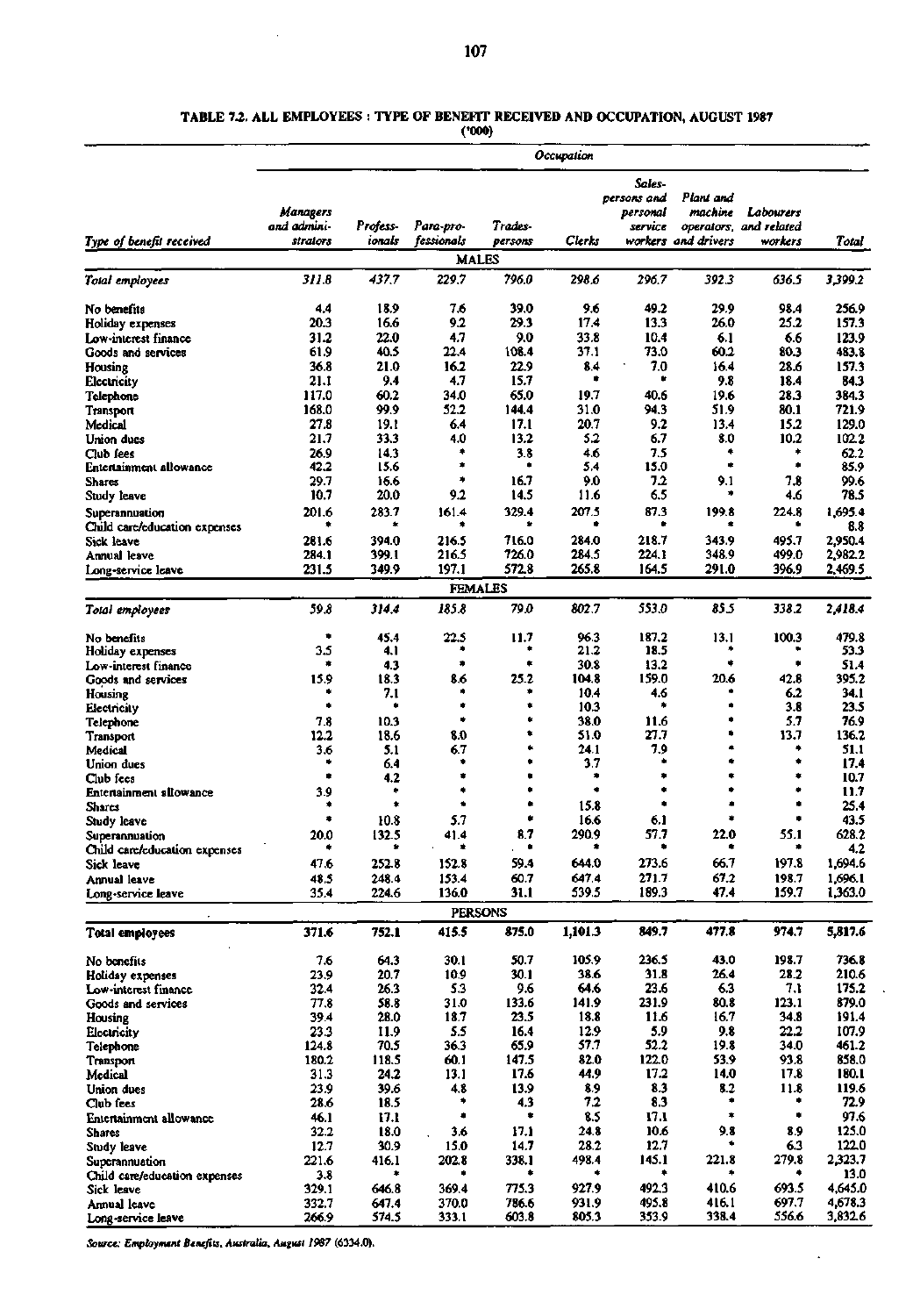$\bar{1}$ 

|  | TABLE 7.3. ALL EMPLOYEES : TYPE OF BENEFIT RECEIVED AND WEEKLY EARNINGS(a) IN MAIN JOB, AUGUST 1987 |
|--|-----------------------------------------------------------------------------------------------------|
|  |                                                                                                     |

 $\ddot{\phantom{a}}$ 

|                                                 |           | Weekly earnings(a) in main job (\$) |            |                           |              |              |              |              |               |
|-------------------------------------------------|-----------|-------------------------------------|------------|---------------------------|--------------|--------------|--------------|--------------|---------------|
|                                                 |           | 120 and                             | 200 and    | 280 and                   | 360 and      | 440 and      | 520 and      | 600 and      |               |
| Type of benefit received                        | Under 120 | under 200                           | under 280  | under 360<br><b>MALES</b> | under 440    | under 520    | under 600    | over         | Total         |
| Total employees                                 | 162.1     | 168.4                               | 325.7      | 732.1                     | 677.9        | 462.0        | 340.7        | 530.4        | 3,399.2       |
|                                                 |           |                                     |            |                           |              |              |              |              |               |
| No benefits                                     | 107.6     | 30.1                                | 28.5       | 34.0                      | 22.1         | 15.2         | 7.9          | 11.4         | 256.9         |
| Holiday expenses                                |           |                                     | 13.6       | 22.7                      | 29.1         | 28.4         | 23.4         | 36.0         | 157.3         |
| Low-interest finance                            | ۰         | ۰                                   | 6.2        | 16.2                      | 22.1         | 23.5         | 16.7         | 37.7         | 123.9         |
| Goods and services                              | 15.1      | 24.7                                | 53.1       | 114.8                     | 102.4        | 66.0         | 37.4         | 70.3         | 483.8         |
| Housing                                         | 5.0       | 63                                  | 16.5       | 19.8                      | 25.0         | 23.3         | 18.4         | 43.1         | 157.3         |
| Electricity                                     | 4.9       | 4.4                                 | 12.7       | 12.7                      | 10.5         | 11.0         | 8.8          | 19.4         | 84.3          |
| Telephone                                       | 6.1       | 7.6                                 | 21.9       | 44.8                      | 61.3         | 64.0         | 52.3         | 126.2        | 384.3         |
| Transport                                       | 9.4<br>ŧ  | 17.3                                | 41.4       | 97.2                      | 138.5        | 117.5        | 93.1         | 207.4        | 721.9         |
| Medical                                         |           | 3.9<br>۰                            | 7.7<br>5.2 | 14.2                      | 17.7<br>15.6 | 22.0         | 16.7         | 44.9         | 129.0         |
| Union dues                                      |           |                                     | ٠          | 11.1<br>4.3               | 6.3          | 13.0         | 13.9<br>8.4  | 39.8         | 102.2         |
| Club fees                                       | ۰         | ٠                                   | ٠          | 5.6                       | 10.8         | 6.4          |              | 31.1         | 62.2          |
| Entertainment allowance                         | ۰         | ۰                                   | 5.0        | 12.5                      | 17.8         | 12.6<br>13.8 | 12.4<br>11.3 | 39.5<br>35.7 | 85.9<br>99.6  |
| <b>Shares</b>                                   | 3.5       | 4.2                                 | 4.7        | 11.4                      | 14.2         | 12.6         | 11.7         | 16.2         | 78.5          |
| Study leave                                     | 5.4       | 22.6                                | 93.2       | 304.3                     | 352.9        | 289.5        | 239.7        | 387.7        | 1,695.4       |
| Superannuation<br>Child care/education expenses | ۰         |                                     | ٠          |                           | ۰            | ۰            | ۰            | ۰            | 8.8           |
| Sick leave                                      | 27.1      | 117.9                               | 268.7      | 666.1                     | 628.2        | 430.2        | 323.0        | 489.3        | 2,950.4       |
| Annual leave                                    | 26.2      | 120.2                               | 275.3      | 673.0                     | 634.5        | 433.6        | 324.7        | 494.8        | 2,982.2       |
| Long-service leave                              | 17.0      | 71.9                                | 189.4      | 531.6                     | 538.6        | 386.6        | 291.7        | 443.0        | 2,469.5       |
|                                                 |           |                                     |            |                           |              |              |              |              |               |
|                                                 |           |                                     |            | <b>FEMALES</b>            |              |              |              |              |               |
| Total employees                                 | 371.4     | 383.3                               | 490.8      | 530.0                     | 295.2        | 169.2        | 108.4        | 70.1         | 2.418.4       |
| No benefits                                     | 241.3     | 108.2                               | 70.8       | 35.4                      | 12.0         | 6.6          | ۰            | 3.5          | 479.8         |
| Holiday expenses                                | . .       | 3.5                                 | 7.5        | 15.3                      | 10.3         | 8.2          | 4.4          | ٠            | 53.3          |
| Low-interest finance                            |           | 3.9                                 | 10.4       | 14.1                      | 12.3         | 4.5          | ۰            | 3.6          | 51.4          |
| Goods and services                              | 49.5      | 79.3                                | 93.4       | 99.6                      | 43.7         | 13.6         | 8.3          | 7.8          | 395.2         |
| Housing                                         | 5.7       | 5.4                                 | 6.0        | 4.2                       | 6.4          |              | ۰            | ٠            | 34.1          |
| Electricity                                     | 4.8       | 3.7                                 | 4.4        | 4.6                       | ٠            | ٠            | ٠            | ۰            | 23.5          |
| Telephone                                       | 9.9       | 10.7                                | 13.4       | 12.0                      | 11.3         | 6.4          | 6.4          | 6.7          | 76.9          |
| Transport                                       | 12.9      | 17.3                                | 19.4       | 28.0                      | 21.2         | 17.2         | 10.3         | 9.8          | 136.2         |
| Medical                                         |           | 4.8                                 | 7.7        | 14.7                      | 9.3          | 5.0          | 4.2          | 4.4          | 51.1          |
| Union dues                                      |           |                                     |            |                           | ٠            | ٠            | ٠            | 3.8          | 17.4          |
| Club fees                                       |           |                                     |            | ۸                         | ۰            | ۰            | ٠            | ۰            | 10.7          |
| <b>Entertainment allowance</b>                  | ٠         | ٠                                   | ٠          | ۰                         | ۰            | ٠            | ۰            | ۰            | 11.7          |
| <b>Shares</b>                                   |           | ۰                                   | ń          | 6.3                       | 5.6          | ٠            | ۰            | ۰            | 25.4          |
| Study leave                                     | 3.5       | 4.4                                 | 7,0        | 7.6                       | 5.9          | 6.4          | 4.7.         | 4.0          | 43.5          |
| Superannuation                                  | 6.2       | 37.5                                | 101.7      | 170.2                     | 129.6        | 82.5         | 61.9         | 38.8         | 628.2         |
| Child care/education expenses                   |           |                                     |            |                           |              |              |              | ۰            | 4.2           |
| Sick leave                                      | 54.0      | 201.8                               | 370.9      | 466.7                     | 274.0        | 158.5        | 103.8        | 65.0         | 1,694.6       |
| Annual leave                                    | 53.3      | 202.3                               | 372.1      | 468.5                     | 273.3        | 157.9        | 103.7        | 64.9         | 1.696.1       |
| Long-service leave                              | 43.1      | 140.8                               | 274.5      | 371.2                     | 237.5        | 142.7        | 96.1         | 57.1         | 1,363.0       |
|                                                 |           |                                     |            | <b>PERSONS</b>            |              |              |              |              |               |
| <b>Total employees</b>                          | 533.4     | 551.7                               | 816.5      | 1,262.2                   | 973.1        | 631.1        | 449.0        | 600.6        | 5,817.6       |
| No benefits                                     | 349.0     | 138.3                               | $99.3 -$   | 69.5                      | 34.2         | 21.7         | 9.8          | 14.9         | 736.8         |
| Holiday expenses                                |           | 6.9                                 | 21.1       | 37.9                      | 39.3         | 36.6         | 27.7         | 39.2         | 210.6         |
| Low-interest finance                            | ۰         | 5.1                                 | 16.6       | 30.2                      | 34.4         | 28.0         | 18.9         | 41.2         | 175.2         |
| Goods and services                              | 64.6      | 103.9                               | 146.5      | 214.4                     | 146.1        | 79.6         | 45.7         | 78.1         | 879.0         |
| Housing                                         | 10.7      | 11.7                                | 22.5       | 24.0                      | 31.4         | 25.4         | 20.6         | 45.3         | 191.4         |
| Electricity                                     | 9.7       | 8.2                                 | 17.1       | 17.3                      | 13.1         | 12.2         | .9.6         | 20.7         | 107.9         |
| Telephone                                       | 16.1      | 18.3                                | 35.3       | 56.9                      | 72.6         | 70.5         | 58.7         | 132.9        | 461.2         |
| Transport                                       | 22.3      | 34.7                                | 60.8       | 125.2                     | 159.7        | 134.8        | 103.4        | 217.2        | 858.0         |
| Medical                                         | ۰<br>٠    | 8.7                                 | 15.4       | 29.0                      | 27.0         | 27.0         | 21.0         | 49.4         | 180.1         |
| Union dues                                      | ۰         | 3.8<br>۰                            | 7.1        | 14.2                      | 18.2         | 14.8         | 15.9         | 43.6         | 119.6         |
| Club fees                                       | ۰         | ۰                                   | 3.5<br>٠   | 6.5                       | 8.1          | 7.4          | 9.8          | 33.1         | 72.9          |
| Entertainment allowance                         | 3.7       |                                     | 8.4        | 7.0                       | 12.2<br>23.4 | 14.4         | 13.9<br>12.4 | 42.5<br>37.5 | 97.6<br>125.0 |
| <b>Shares</b><br>Study leave                    | 6.9       | 5.0<br>8.6                          | 11.7       | 18.8<br>19.0              | 20.1         | 15.7<br>18.9 | 16.3         | 20.3         | 122.0         |
| <b>Superannuation</b>                           | 11.6      | 60.1                                | 194.8      | 474.5                     | 482.5        | 372.0        | 301.6        | 426.6        | 2,323.7       |
| Child care/education expenses                   |           |                                     |            |                           |              |              |              |              | 13.0          |
| Sick leave                                      | 81.0      | 319.8                               | 639.5      | 1,132.8                   | 902.1        | 588.6        | 426.8        | 554.3        | 4,645.0       |
| Annual leave                                    | 79.5      | 322.5                               | 647.5      | 1,141.4                   | 907.8        | 591.5        | 428.4        | 559.6        | 4,678.3       |
| Long-service leave                              | 60.1      | 212.7                               | 463.8      | 902.8                     | 776.0        | 529.3        | 387.8        | 500.1        | 3,832.6       |

 $\alpha$ 

**(a) Refers to weekly earnings from last pay.** 

 $\ddot{\phantom{0}}$ 

*Source: Employment Benefits, Australia, August 1987* **(6334.0).** 

 $\hat{\boldsymbol{\beta}}$ 

 $\cdot$ 

 $\ddot{\phantom{a}}$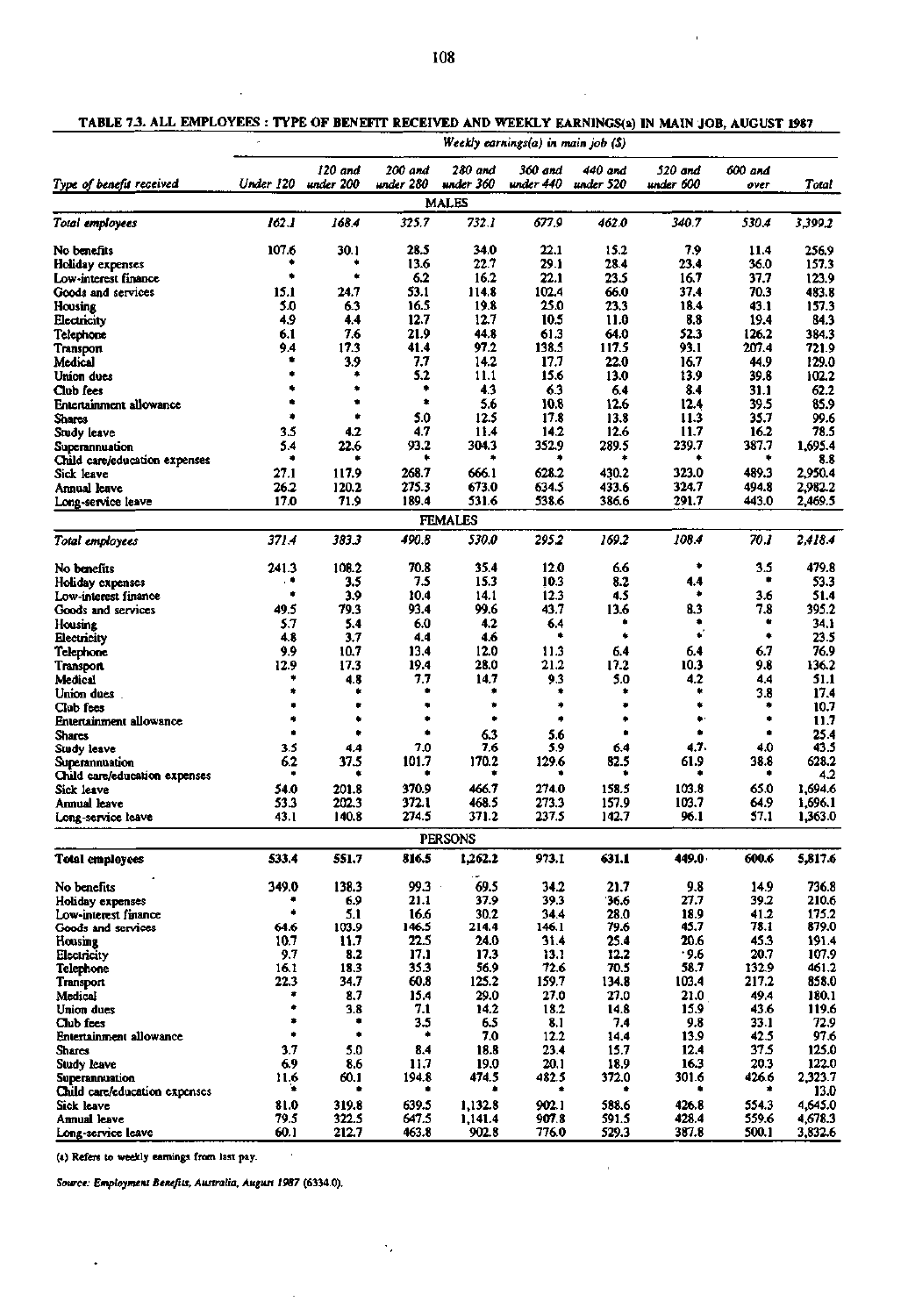|                               |                                                             |        |                    |                                   |                   |                                       | Industry                           |                    |                                                     |                                                 |                            |                                                       |         | Sector  |                              |
|-------------------------------|-------------------------------------------------------------|--------|--------------------|-----------------------------------|-------------------|---------------------------------------|------------------------------------|--------------------|-----------------------------------------------------|-------------------------------------------------|----------------------------|-------------------------------------------------------|---------|---------|------------------------------|
| Type of benefit received      | Agri-<br>culture,<br>forestry,<br>fishing<br>ond<br>hunting | Mining | Мали-<br>facturing | Electri-<br>city.gas<br>and water | Construc-<br>tion | Whole-<br>sale and<br>retail<br>trade | <b>Transport</b><br>and<br>storage | Commu-<br>nication | Finance.<br>property<br>and<br>business<br>services | Public<br>admin-<br>istration<br>and<br>defence | Commu-<br>nity<br>services | Recrea-<br>tion.<br>personal<br>and other<br>services | Total   | Public  | Private<br>$\left( a\right)$ |
| Total employees               | 105.5                                                       | 94.7   | 1,071.8            | 118.3                             | 301.7             | l.119.9                               | 303.8                              | 135.7              | 633.2                                               | 346.9                                           | 1,206.2                    | 379.8                                                 | 5,817.6 | 1,733.0 | 4,084.6                      |
| No benefits                   | 23.3                                                        | ۰      | 64.4               | ۰                                 | 33.5              | 219.7                                 | 27.1                               |                    | 55.5                                                | 17.6                                            | 158.8                      | 131.8                                                 | 736.8   | 103.2   | $-633.6$                     |
| Holiday expenses              |                                                             | 12.1   | 18.5               | ۰                                 |                   | 16.7                                  | 91.3                               | 4.7                | 29.0                                                | 7.4                                             | 14.0                       | 9.3                                                   | 210.6   | 111.8   | 98.7                         |
| Low-interest finance          | ٠                                                           | 3.9    | 16.0               | 3.9                               |                   | 5.4                                   | 5.9                                |                    | 1166                                                | $3.2$                                           | 12.2                       |                                                       | 175.2   | 63.9    | 111.4                        |
| Goods and services            | 21.2                                                        | 12.9   | 203.1              | 9.4                               | 19.3              | 367.0                                 | 34.6                               | 19.7               | 59.1                                                | 6.5                                             | 49.6                       | 76.5                                                  | 879.0   | 103.0   | 776.0                        |
| Housing                       | 31.8                                                        | 22.0   | 11.6               | 5.7                               | 11.0              | 17.0                                  | 8.5                                |                    | 25.8                                                | 4.7                                             | 41.1                       | 9.3                                                   | 191.4   | 58.9    | 132.6                        |
| Electricity                   | 24.6                                                        | 11.3   | 63                 | 4.9                               | 11.4              | 11.6                                  | 5.7                                |                    | 10.5                                                |                                                 | 11.3                       | 5.6                                                   | 107.9   | 17.9    | 90.0                         |
| Telephone                     | 25.5                                                        | 9.8    | 65.8               | 16.3                              | 39.7              | 83.5                                  | 27.8                               | 47.2               | 65.7                                                | 20.6                                            | 43.4                       | 15.9                                                  | 461.2   | 122.4   | 338.8                        |
| Transport                     | 20.4                                                        | 33.4   | 138.7              | 20.7                              | 104.1             | 192.6                                 | 76.1                               | 12.6               | 118.1                                               | 37.6                                            | 74.6                       | 29.2                                                  | 858.0   | 196.5   | 661.5                        |
| Medical                       | 4.3                                                         | 18.8   | 34.6               | ٠                                 |                   | 26.1                                  | 4.7                                |                    | 63.3                                                | ۰                                               | 20.1                       |                                                       | 180.1   | 36.8    | 143.4                        |
| Union dues                    |                                                             | 3.6    | 20.2               | ٠                                 | 15.1              | 17.4                                  | 6.2                                |                    | 35.9                                                |                                                 | 13.5                       |                                                       | 119.6   | 11.8    | 107.8                        |
| Club fees                     |                                                             | ۰      | 10.8               | ٠                                 |                   | 12.3                                  | 3.5                                |                    | 30.1                                                |                                                 | 6.1                        |                                                       | 72.9    | 10.0    | 62.9                         |
| Entertainment allowance       |                                                             | ۰      | 15.0               | ۰                                 | 3.8               | 25.5                                  | 4.7                                | . е.               | 28.4                                                |                                                 | 6.4                        | 7.0                                                   | 97.6    | 12.9    | 84.8                         |
| <b>Shares</b>                 |                                                             | 6.7    | 39.6               | ٠                                 | 8.9               | 24.7                                  |                                    | $\bullet$          | 31.4                                                |                                                 | 4.8                        |                                                       | 125.0   | ٠       | 123.3                        |
| Study leave                   |                                                             | ۰٠     | 16.3               | ۰                                 |                   | 10.2                                  | 5.1                                | 3.7                | 23.9                                                | 14.3                                            | 33.8                       | 5.3                                                   | 122.0   | 56.9    | 65.1                         |
| Superannuation                | 19.1                                                        | 68.7   | 467.9              | 93.7                              | 122.2             | 246.6                                 | 148.4                              | 116.9              | 275.8                                               | 255.9                                           | 463.1                      | 45.5                                                  | 2,323.7 | 1,063.2 | 1,260.5                      |
| Child care/education expenses |                                                             | ۰      | ٠                  | ۰                                 |                   | ۰                                     | ٠                                  |                    |                                                     |                                                 | 4.5                        |                                                       | 13.0    |         | 12.1                         |
| Sick leave                    | 60.2                                                        | 90.2   | 958.2              | 116.9                             | 234.1             | 773.5                                 | 257.2                              | 131.8              | 539.7                                               | 320.2                                           | 967.5                      | 195.5                                                 | 4,645.0 | 1,581.5 | 3,063.5                      |
| Annual leave                  | 60.7                                                        | 90.1   | 966.2              | 116.9                             | 237.3             | 775.3                                 | 263.1                              | 131.9              | 545.0                                               | 318.3                                           | 972.6                      | 200.9                                                 | 4,678.3 | 1,576.8 | 3,101.5                      |
| Long-service leave            | 35.9                                                        | 84.2   | 792.4              | 116.3                             | 183.7             | 536.1                                 | 225.4                              | 130.4              | 431.2                                               | 310.4                                           | 864.6                      | 122.0                                                 | 3,832.6 | 1,527.2 | 2,305.4                      |

v.

## **TABLE 7.4. ALL** EMPLOYEES: TYPE OF BENEFIT RECEIVED, INDUSTRY AND SECTOR, AUGUST **1987**

**(•000)** 

(a) Includes 22,000 persons for whom sector could not be determined.

*Source: Employment Benefits, Australia, August 1987* **(6334.0).**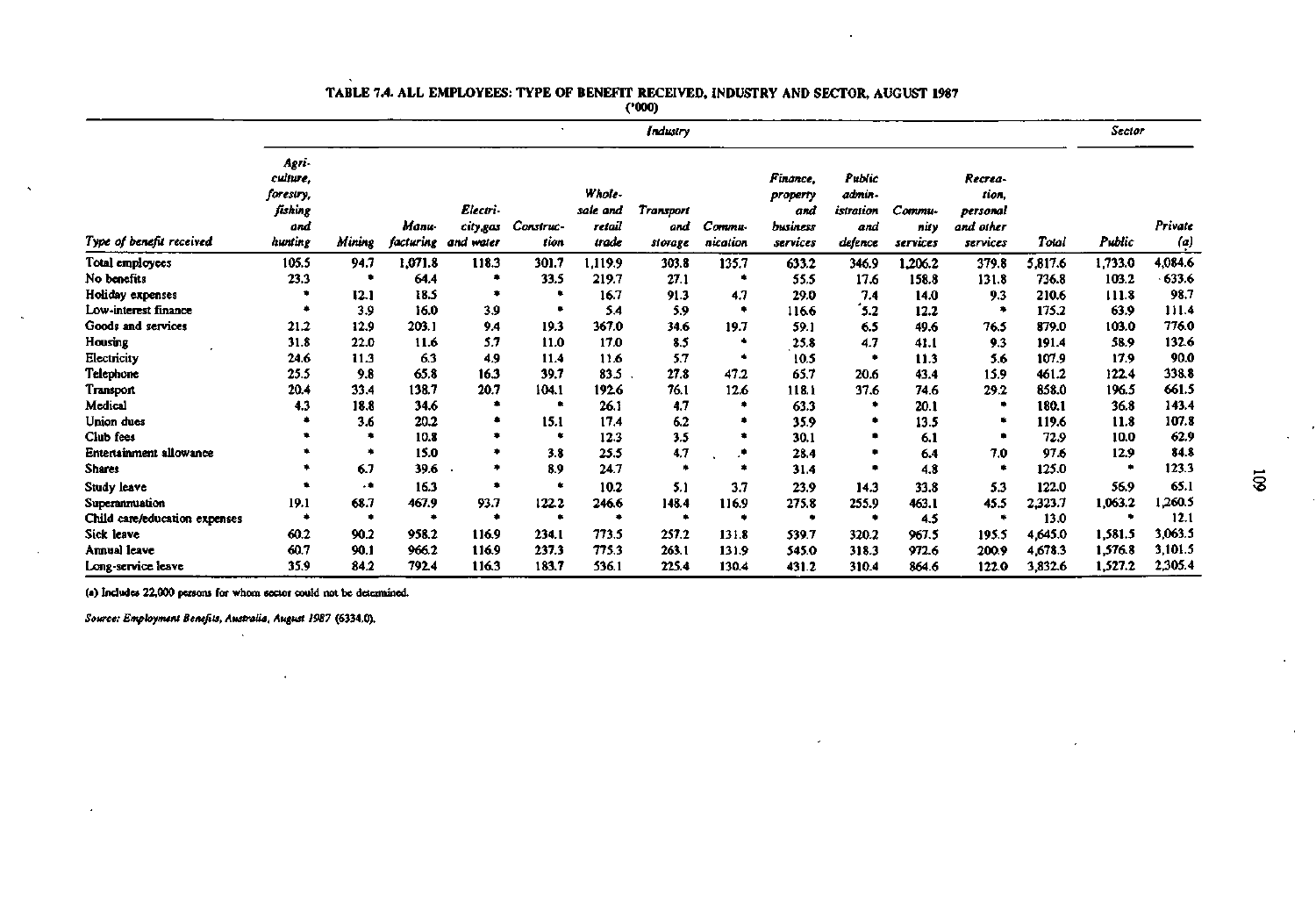| Annual<br>leave | Long-service<br>leave | Total    | Average<br>number of<br>weeks of<br>annual<br>leave(a) | Average<br>number of<br>weeks of<br>long-service<br>leave(a) | Average<br>number of<br>weeks of<br>annual andi<br>or long.<br>service leave(a) |
|-----------------|-----------------------|----------|--------------------------------------------------------|--------------------------------------------------------------|---------------------------------------------------------------------------------|
|                 | $-000$ weeks-         |          |                                                        | —weeks—                                                      |                                                                                 |
|                 |                       |          |                                                        |                                                              |                                                                                 |
| 6,842.7         | n.a.                  | n.a.     | n.a.                                                   | n.a.                                                         | n.1.                                                                            |
| 8,019.4         | 533.6                 | 8,553.0  | 37                                                     | 5.6                                                          | 3.9                                                                             |
| 8,363.0         | 579.0                 | 8,942.0  | 3.7                                                    | 5.2                                                          | 4.0                                                                             |
|                 |                       |          |                                                        |                                                              |                                                                                 |
| 3,097.8         | n.a.                  | n.a.     | n.a.                                                   | n.a.                                                         | n.a.                                                                            |
| 4,332.0         | 106.1                 | 4,438.1  | 4.2                                                    | 7.0                                                          | 4.3                                                                             |
| 4,708.2         | 222.0                 | 4,930.2  | 4.0                                                    | 6.8                                                          | 4.2                                                                             |
|                 |                       | ٠        |                                                        |                                                              |                                                                                 |
| 9,940.6         | n.a.                  | n.a.     | 3.4                                                    | n.a.                                                         | n.a.                                                                            |
| 12,351.4        | 639.7                 | 12,991.1 | 3.9                                                    | 5.8                                                          | 4.0                                                                             |
| 13,071.2        | 801.1                 | 13,872.3 | 3.8                                                    | 5.6                                                          | 4.0                                                                             |
|                 |                       |          | <b>MALES</b><br><b>FEMALES</b><br><b>PERSONS</b>       |                                                              |                                                                                 |

### **TABLE 7.5. ALL EMPLOYEES : NUMBER OF WEEKS OF LEAVE TAKEN**

**(a) The average number of weeks of annual and/or long-service leave taken by employees who took one or more weeks annual and/or long-service leave.** 

*Source: Annual and Long-Senice Leave Taken, Australia* **(6317.0).** 

### **TABLE 7.6. ALL EMPLOYEES : TYPE OF LEAVE TAKEN**

|                                                                                                                                                                                                                                |                                                                        |                                                                          | (000)                                                                      |                                                              |                                                                           |                                                                                |                                                                          |                                                               |
|--------------------------------------------------------------------------------------------------------------------------------------------------------------------------------------------------------------------------------|------------------------------------------------------------------------|--------------------------------------------------------------------------|----------------------------------------------------------------------------|--------------------------------------------------------------|---------------------------------------------------------------------------|--------------------------------------------------------------------------------|--------------------------------------------------------------------------|---------------------------------------------------------------|
|                                                                                                                                                                                                                                |                                                                        |                                                                          | Leave(a) taken                                                             |                                                              |                                                                           | Total                                                                          | Took<br>annual<br>leave(a)                                               | Took<br>long.<br>service<br>leave(a)                          |
|                                                                                                                                                                                                                                | Took<br>less than<br>one week                                          | Annual<br>leave<br>only                                                  | Long-<br>service<br>leave<br>only                                          | Both<br>types<br>of leave                                    | Total                                                                     |                                                                                |                                                                          |                                                               |
|                                                                                                                                                                                                                                |                                                                        |                                                                          | <b>MALES</b>                                                               |                                                              |                                                                           |                                                                                |                                                                          |                                                               |
| February 1968 to January 1969<br>August 1973 to July 1974<br>May 1978 to April 1979<br>May 1983 to April 1984<br>February 1968 to January 1969<br>August 1973 to July 1974<br>May 1978 to April 1979<br>May 1983 to April 1984 | $n.a.$<br>n.a.<br>1,037.1<br>1,067.7<br>n.a.<br>n.a.<br>818.2<br>973.2 | n.a.<br>n.a.<br>2,077.8<br>2,150.7<br>n.a.<br>n.s.<br>1,028.9<br>1,142.7 | n.a.<br>n.a.<br>18.0<br>20.0<br><b>FEMALES</b><br>n.a.<br>n.a.<br>۰<br>6.6 | n.a.<br>n.a.<br>76.7<br>90.8<br>n.a.<br>n.a.<br>12.4<br>25.9 | 11.8.<br>п.а.<br>2,172.5<br>2,261.5<br>n.a.<br>n.a.<br>1.044.1<br>1,175.2 | 3,029.4<br>n.a.<br>3,209.6<br>3,329.2<br>1,636.4<br>n.a.<br>1,862.3<br>2,148.4 | n.a.<br>n.a.<br>2,154.5<br>2,241.5<br>n.a.<br>n.a.<br>1,041.3<br>1,168.5 | n.a.<br>n.a.<br>94.7<br>110.8<br>n.a.<br>n.a.<br>15.2<br>32.5 |
|                                                                                                                                                                                                                                |                                                                        |                                                                          | <b>PERSONS</b>                                                             |                                                              |                                                                           |                                                                                |                                                                          |                                                               |
| February 1968 to January 1969<br>August 1973 to July 1974<br>May 1978 to April 1979<br>May 1983 to April 1984                                                                                                                  | n.a.<br>1,902.9<br>1,855.3<br>2,041.0                                  | n.a.<br>n.a.<br>3,106.6<br>٠<br>3,293.4                                  | n.a.<br><b>D.A.</b><br>20.8<br>26.6                                        | n.a.<br>D.8.<br>89.2<br>116.7                                | n.a.<br>n.a.<br>3,216.6<br>3,436.7                                        | 4,665.9<br>4,804.0<br>5,071.9<br>5,477.7                                       | n.a.<br>2,901.1<br>3,195.8<br>3,410.0                                    | n.a.<br>n.a.<br>110.0<br>143.3                                |

**(a) Of one week or more.** 

*Source: Annual and Long-Service Leave Taken, Australia* **(6317.0).** 

 $\hat{\mathbf{r}}$